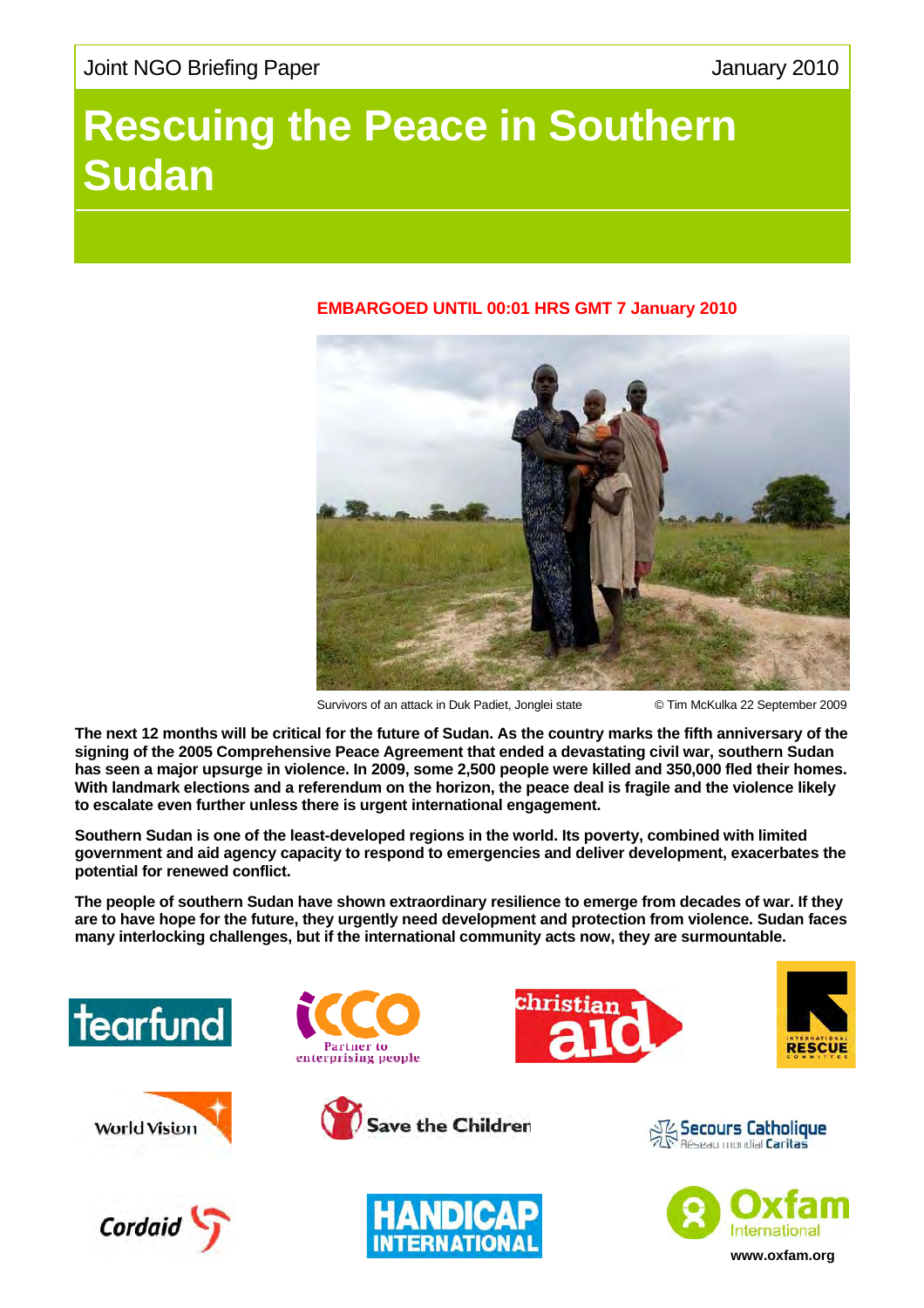# **Summary**

Sudan is at a crossroads and the next 12 months could determine the future of Africa's largest nation.

In January 2005, the signing of the Comprehensive Peace Agreement (CPA) signalled a new era of hope. The agreement – between Sudan's central government and the southern-based Sudan People's Liberation Movement/Army (SPLM/A) – brought a formal end to a devastating civil war, which left around two million people dead and four million displaced from their homes. The CPA brought significant, if fragile, gains for southern Sudan, including the establishment of the semiautonomous Government of Southern Sudan (GoSS); significant improvements in security in some areas; the return of many displaced people and refugees to their homes; and the expansion of local markets and trade.

Five years later, the peace agreement is extremely fragile and violence is again increasing. The humanitarian situation, already one of the worst in the world, is deteriorating; and in the eyes of most ordinary southerners, meaningful post-war development has been absent.

## Civilians at risk

2009 was an extremely violent year for southerners: more than 2,500 people were killed and 350,000 fled their homes. This is a higher toll than currently reported in Darfur, the better-known conflict in western Sudan, where the humanitarian situation is also extremely concerning. Much of the violence is taking place in remote rural areas, where communities are often poorest and most difficult to reach. Many of the victims have been women and children. In one attack in a village in Jonglei state in August 2009, some 161 people were killed, most of them women and children.1

The violence stems from multiple and sometimes overlapping sources. Tensions between northern and southern Sudan, including over CPA implementation, have resulted in clashes within joint north–south military units. Competition over natural resources combined with widespread ownership of small arms is fuelling violence between southern Sudan's many tribes. The region also continues to be badly affected by attacks from the Lord's Resistance Army (LRA), a vicious rebel group with origins in northern Uganda.

Despite actions by the GoSS to disarm civilians and build a new police force, and despite the presence of a UN peacekeeping mission (UNMIS) with, among other tasks, a mandate to protect civilians, ordinary people in southern Sudan continue to face daily threats to their security. Government authorities and the UN peacekeeping mission need to act urgently to protect civilians from violence.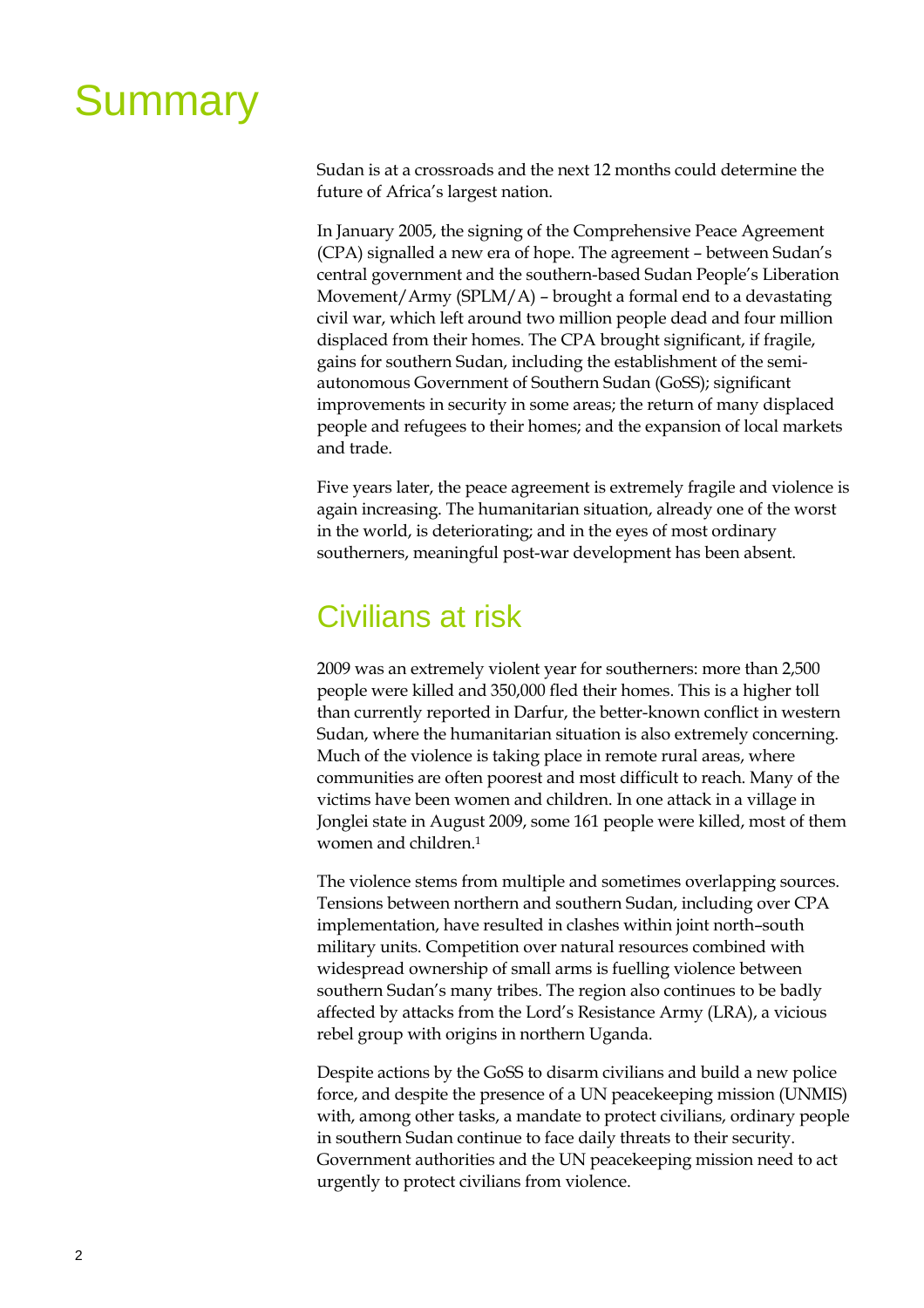## Addressing critical emergency needs

The insecurity, together with erratic rainfall in 2009, has led to a sharply deteriorating humanitarian situation. Cultivation has been disrupted; livelihoods have been destroyed; and critically needed development activities have stalled, which in turn perpetuates the risk of further violence.

Due to its vast size and lack of infrastructure, the ability of humanitarian agencies to reach people in need in southern Sudan has always been extremely challenging. There are less than 50 km of tarmac roads in the entire region, concentrated in the capital, Juba. During the long rainy seasons many rural locations are unreachable by road or air for weeks at a time. The rising violence is further narrowing this limited access.

The ability of international agencies, local government, and civil society to prepare for, and respond to, emergencies must be strengthened, including by improving access to remote areas and a better mapping of hazards. But this should not divert resources from the equally critical need to bring development to southern Sudan.

## An urgent need for development

Popular confidence in the CPA has been badly undermined by the recent upsurge in insecurity, combined with the slow delivery of expected 'peace dividends'– essential services such as water and health care, livelihood opportunities, and infrastructure.

The scale of need in southern Sudan, a territory roughly the size of France, is almost inconceivable. Its human development indicators are bottom of the scale. Less than half the population has access to safe drinking water. A pregnant woman in southern Sudan has a greater chance of dying from pregnancy-related complications than a woman almost anywhere else in the world. One in seven children will die before their fifth birthday. Close to 90 per cent of southern Sudanese women cannot read or write.

After decades of war and neglect, it is not surprising that donors and the GoSS have struggled to deliver development. But mistakes were made that the people of southern Sudan could ill-afford: the design of the region's aid system was flawed, causing long delays in funding urgently needed projects. Focusing on CPA benchmarks and without core administrative functions in place, the GoSS was unable to devote sufficient attention to development.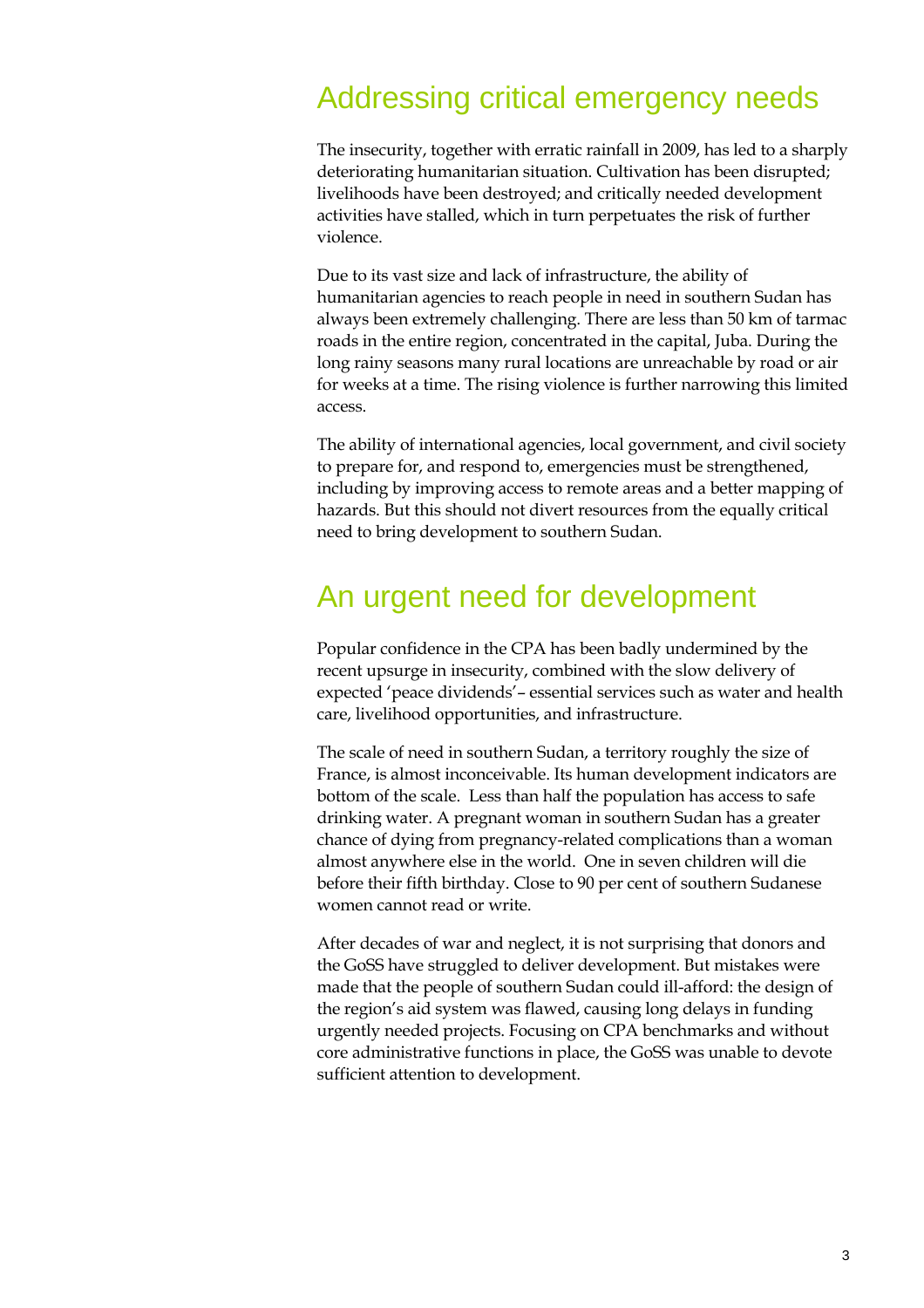## A critical year ahead

The next 12 months are crucial. When the CPA was signed, a six-year interim period was agreed from 2005 to 2011, in which time a number of key benchmarks were to be achieved. However, implementation is massively behind schedule and the parties enter the final year with a number of potential flashpoints ahead. Two landmark events – April 2010 national elections and a January 2011 referendum where southerners will vote on whether to remain part of a united Sudan or secede – could well result in further instability if all actors are not well prepared. Key issues such as the demarcation of the oil-rich north– south border and the wealth-sharing of oil and other revenues, are still not agreed.

The people of southern Sudan have shown extraordinary resilience in emerging from one of Africa's longest and bloodiest wars. If they are to have hope for the future, and if the peace is to last, they urgently need security, development, and greater support from the rest of the world.

Southern Sudan's complex crisis requires a multi-track approach, which should incorporate the three key objectives set out below (more detailed recommendations are set out in the conclusion).

#### **1 Mitigating conflict and protecting civilians**

- The Government of Sudan and the GoSS must work together, with support from CPA guarantors, to resolve key issues in the lead-up to specific CPA events, above all the 2011 referendum and its aftermath.
- The GoSS, with support from international partners, must move beyond a focus on civilian disarmament to strengthening the ability of its military and police to provide effective internal security and protect civilians.
- The UN Security Council (UNSC) should emphasise that protecting civilians must be a priority for UNMIS and consider whether UNMIS needs more resources to meet its mandated obligations.
- UNMIS should provide clear guidelines and training for all its personnel on its mandated protection responsibilities and strengthen engagement with local communities.
- The UN Security Council must refocus on the LRA and push for a comprehensive solution to the problem.

#### **2 Strengthening emergency preparedness and response**

- Donors should expand emergency funding to southern Sudan and ensure that it is readily available to NGOs and not just to UN agencies. The United Nations, donors, and international NGOs must strengthen support to local NGO and church structures – often the only entities capable of reaching remote communities.
- The UN's Office for the Coordination of Humanitarian Affairs (OCHA) should be fully staffed, co-ordinate robust emergency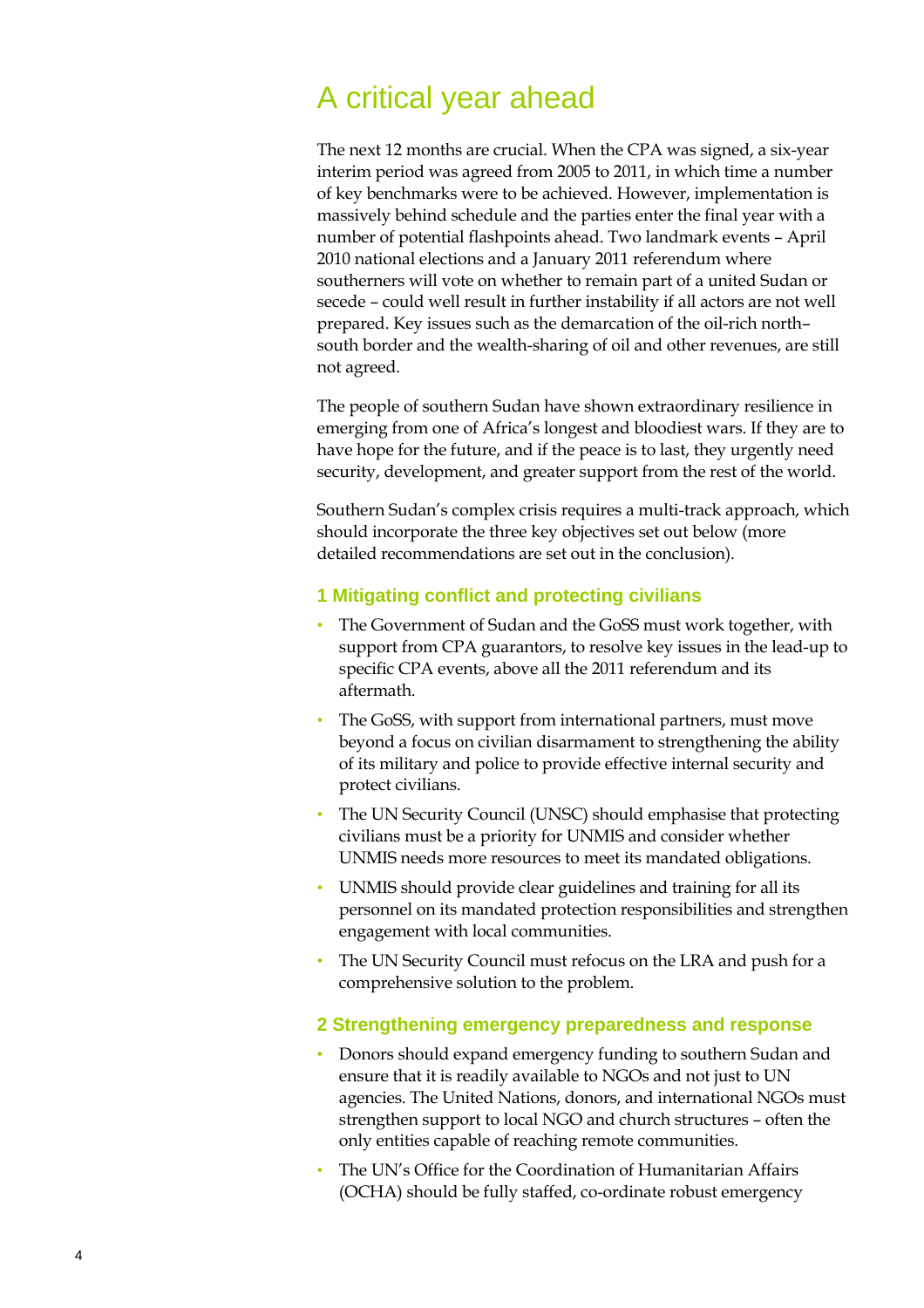preparedness and advocate for improved access to under-served areas.

• Emergency interventions should contribute to development by seeking, where appropriate, alternatives to food distributions and other responses that undermine community self-sufficiency.

#### **3 Accelerating service delivery and support to the GoSS**

- The GoSS, with support from donors, should strengthen financial accountability and better manage its significant resources to deliver development for the people of southern Sudan.
- Donors should provide more predictable, longer-term funding, including for NGOs, for service delivery (in particular health care, education, and safe water). The goal should be handover of service delivery to government, but this must happen within a realistic timeframe.
- Donors should provide greater support to developing southern Sudan's infrastructure by prioritising the building of roads and rehabilitation of airstrips, including in remote areas. This will also enable the authorities and UNMIS to reach unstable locations quickly.
- Donors must increase and strengthen technical assistance to the government, with much more support to local structures.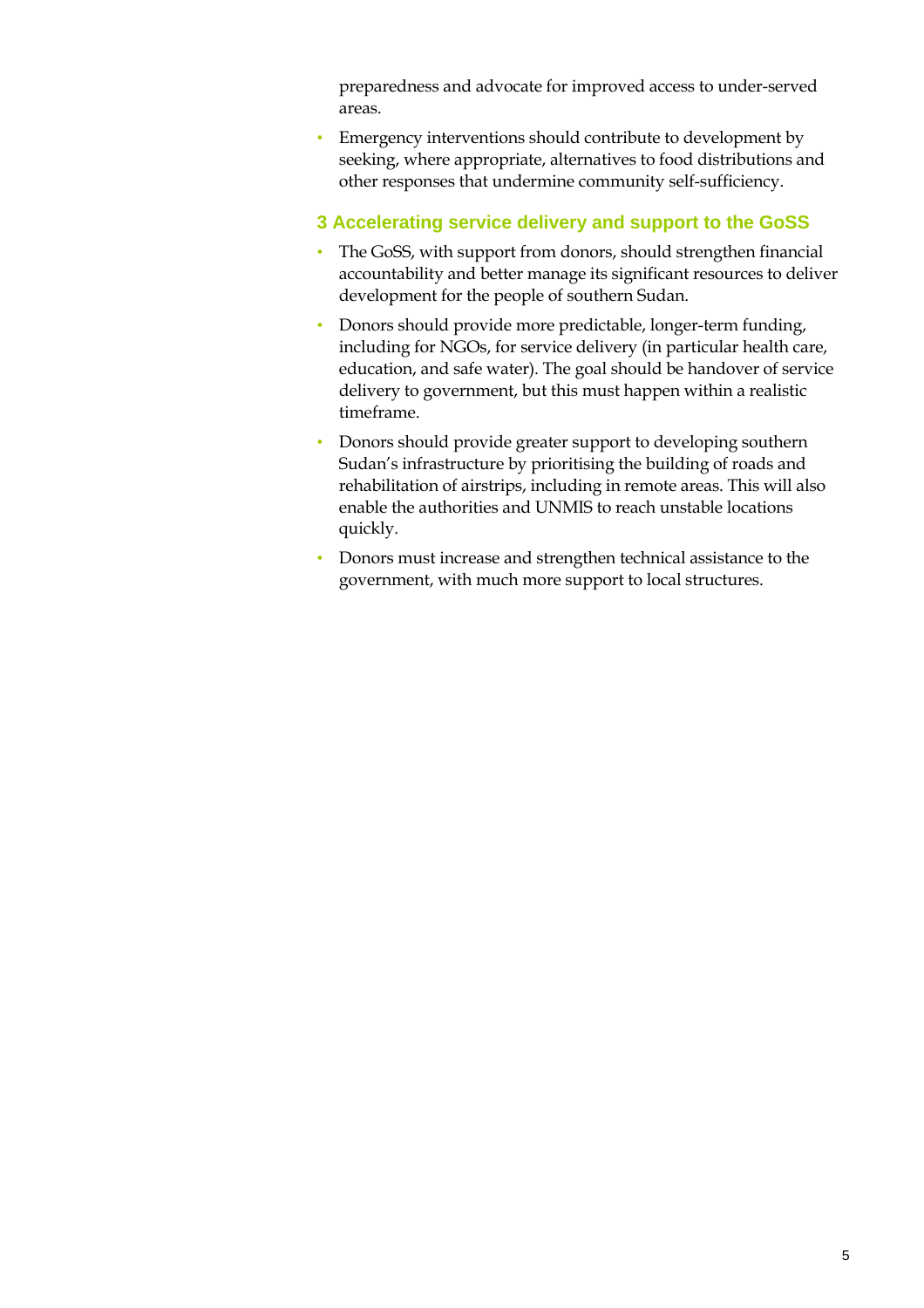# **Introduction**

Sudan's 2005 Comprehensive Peace Agreement (CPA), signed between the central government in Khartoum and the southern-based Sudan People's Liberation Movement/Army (SPLM/A), ended one of Africa's longest and bloodiest civil wars. The 21-year conflict left some two million people dead and displaced another four million from their homes, devastating lives and livelihoods.

The signing of the CPA brought significant, if fragile, gains for southern Sudan. It brought a formal end to the 21-year conflict. The semiautonomous government of southern Sudan (GoSS) was established in the regional capital Juba and in the ten southern states. Relative peace allowed many of those displaced by the war to return home. Local markets and trade with neighbouring countries have expanded.

But for many ordinary people, a stable, secure, and dignified life is a long way off. Where development has taken place, it has concentrated in Juba and, to a lesser degree, in smaller urban centres, barely touching southern Sudan's predominately rural population. The region's woefully inadequate infrastructure makes the delivery of even the most basic social services an extreme challenge; it means that communities are cut off for weeks at a time and have only themselves to rely on. Now the few gains that ordinary people have seen since the end of the war are being eroded by rising violence.

Meanwhile, the CPA is increasingly under threat and its implementation is badly behind schedule. Following two postponements, Sudan-wide elections are scheduled for April 2010. In January 2011, the people of southern Sudan are set to hold a referendum in which they will decide whether to remain part of a united Sudan or to secede. Both these events present risks of serious instability.

This joint NGO paper is a wake-up call for the international community to an increasingly alarming situation. It is based on community consultations in towns and villages of Jonglei, Lakes, Upper Nile, and Western Equatoria states, and interviews with government, the United Nations, and donor officials in Juba and field locations.2 It is further informed by the day-to-day programming experience of Oxfam, Save the Children, the International Rescue Committee (IRC), Tearfund, World Vision, Secours Catholique/Caritas France, Handicap International, Cordaid, Christian Aid, and ICCO & Kerk in Actie, in all ten states of southern Sudan, as well as the Three Areas of Abyei, Southern Kordofan and Blue Nile.3

The paper explores the rising insecurity (section one); suggests urgently needed measures to protect civilians from violence (section two); outlines the critical humanitarian situation and recommends steps to strengthen emergency relief (section three); exposes the failure to deliver development, calling for accelerated delivery of essential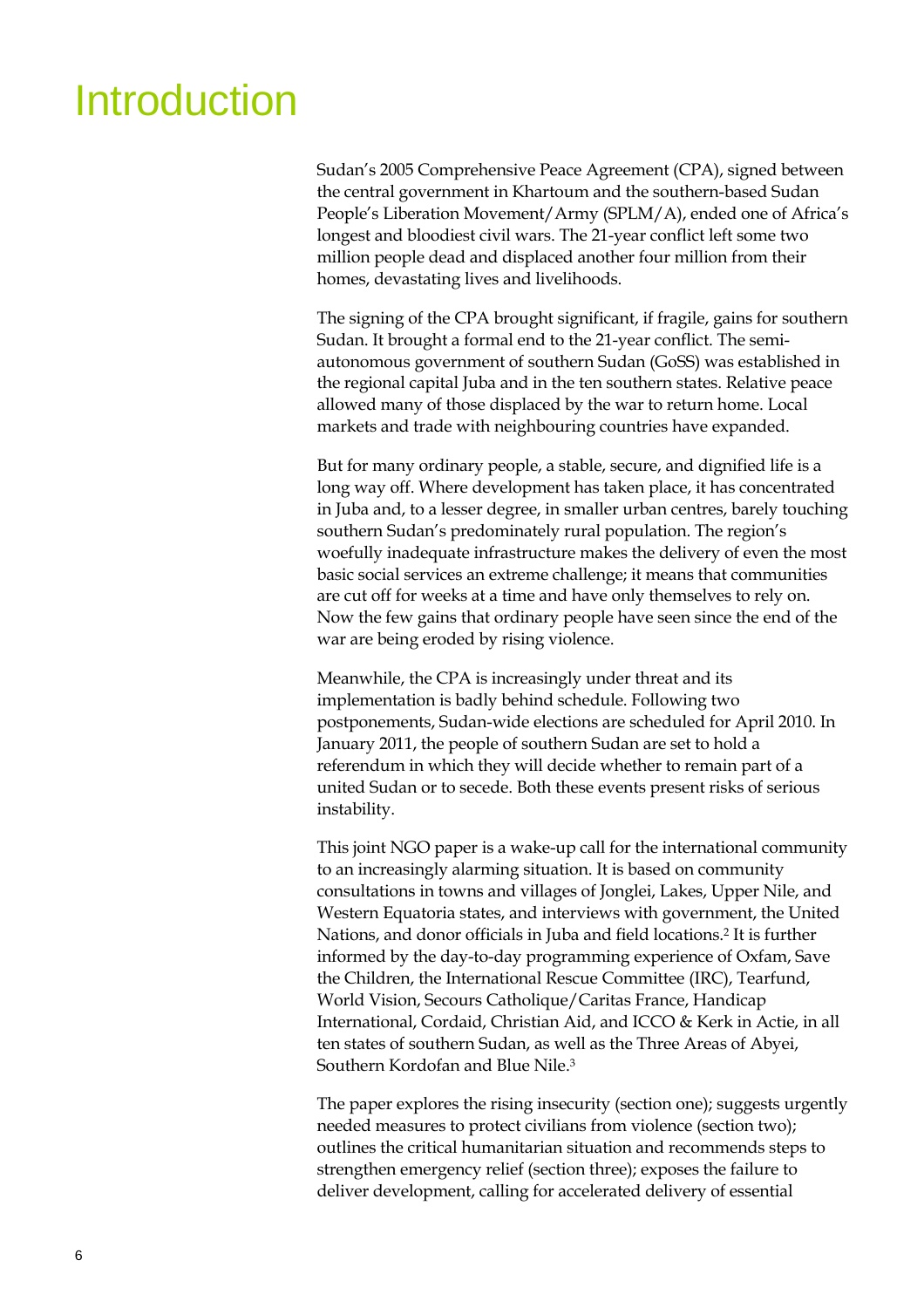services to a disillusioned population and appropriate capacitybuilding support to all levels of the Government of Southern Sudan (section four); and concludes with a list of recommendations.

Map 1: States of southern Sudan



Source: UN OCHA, southern Sudan, December 2009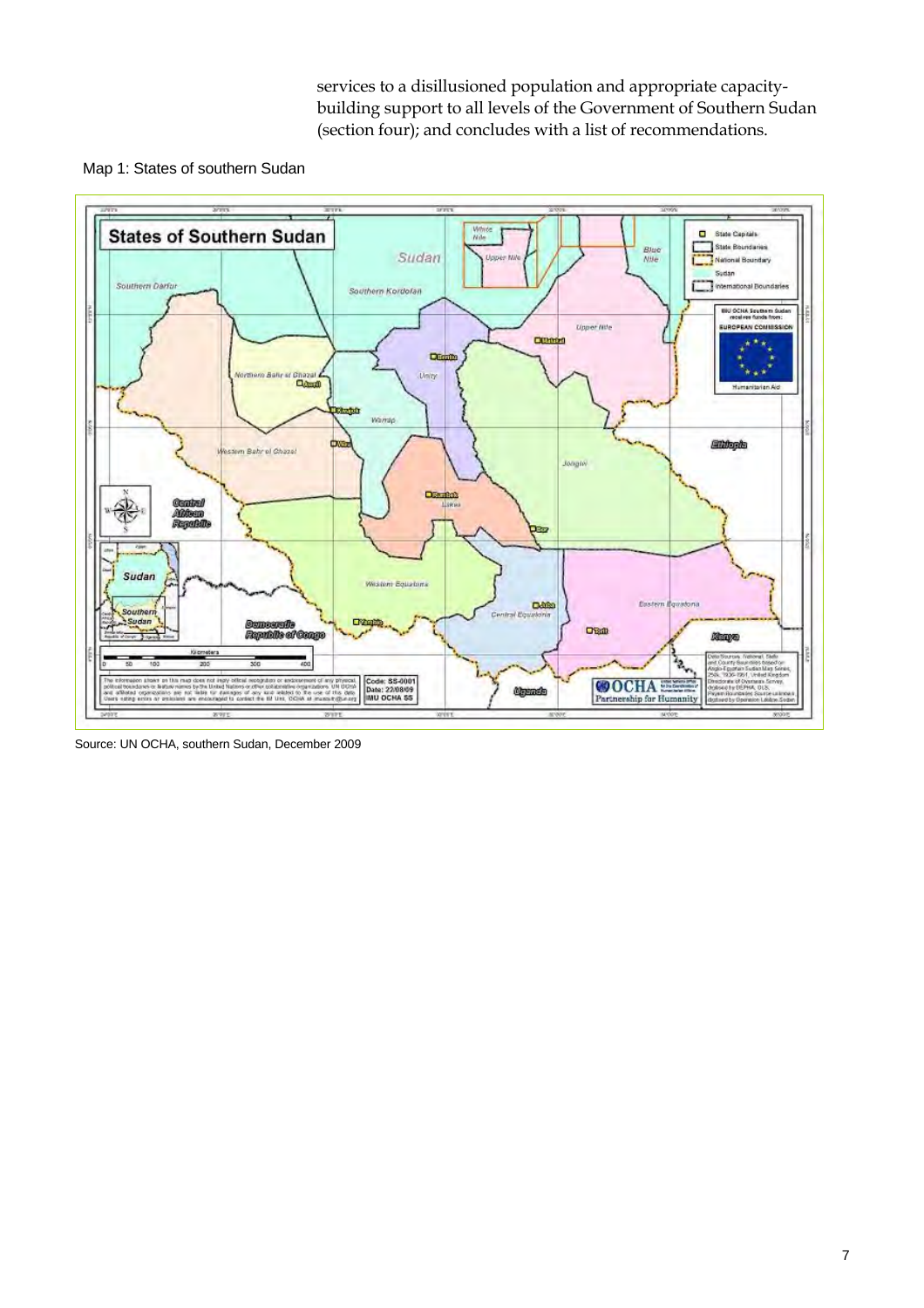# 1 Civilians at risk

*'When the armed men came to the village, they attacked everybody: even a pregnant woman and her children were killed.'* 

Young mother, Oxfam interview, Lakes state, 24 September 2009. Five years since the signing of the CPA, southern Sudan is experiencing a major upsurge in violence. In 2009, 2,500 people were killed and more than 350,000 displaced.4 Despite efforts by the GoSS to contain insecurity as well as the presence of a UN peacekeeping mission, ordinary people, among them women, children, and the elderly, are being killed and abducted in brutal attacks. The insecurity is devastating a highly vulnerable population. Homes, livelihoods, and crops are being destroyed. Five years into the peace agreement, it is unacceptable that civilians are still not being protected from extreme levels of violence.



A burnt home in the aftermath of a raid, Duk Padiet, Jonglei state

© Tim McKulka 22 September 2009

## Multiple threats

Insecurity stems from multiple, sometimes overlapping, sources.The peace is fragile and tensions between northern and southern Sudan have resulted in clashes.<sup>5</sup> Violence has flared between and within southern Sudan's many tribes, often as a result of competition for resources and perceptions of uneven treatment by authorities. The GoSS security forces lack basic training and resources. Southern Sudan has also been badly destabilised by the Lord's Resistance Army (LRA), a brutal rebel group, and other militia. These problems are exacerbated by widespread civilian ownership of small arms.

#### **CPA milestones**

The CPA was designed as a process. It included an interim period of six years (2005 to 2011), during which time the parties committed to meet a number of benchmarks and to address contentious issues that were left unresolved during the negotiations, such as the demarcation of the oilrich north–south border. While the international community invested

*'We are worried about the future, we feel so confused.'*

Elderly man, Oxfam interview, Upper Nile state, October 2009.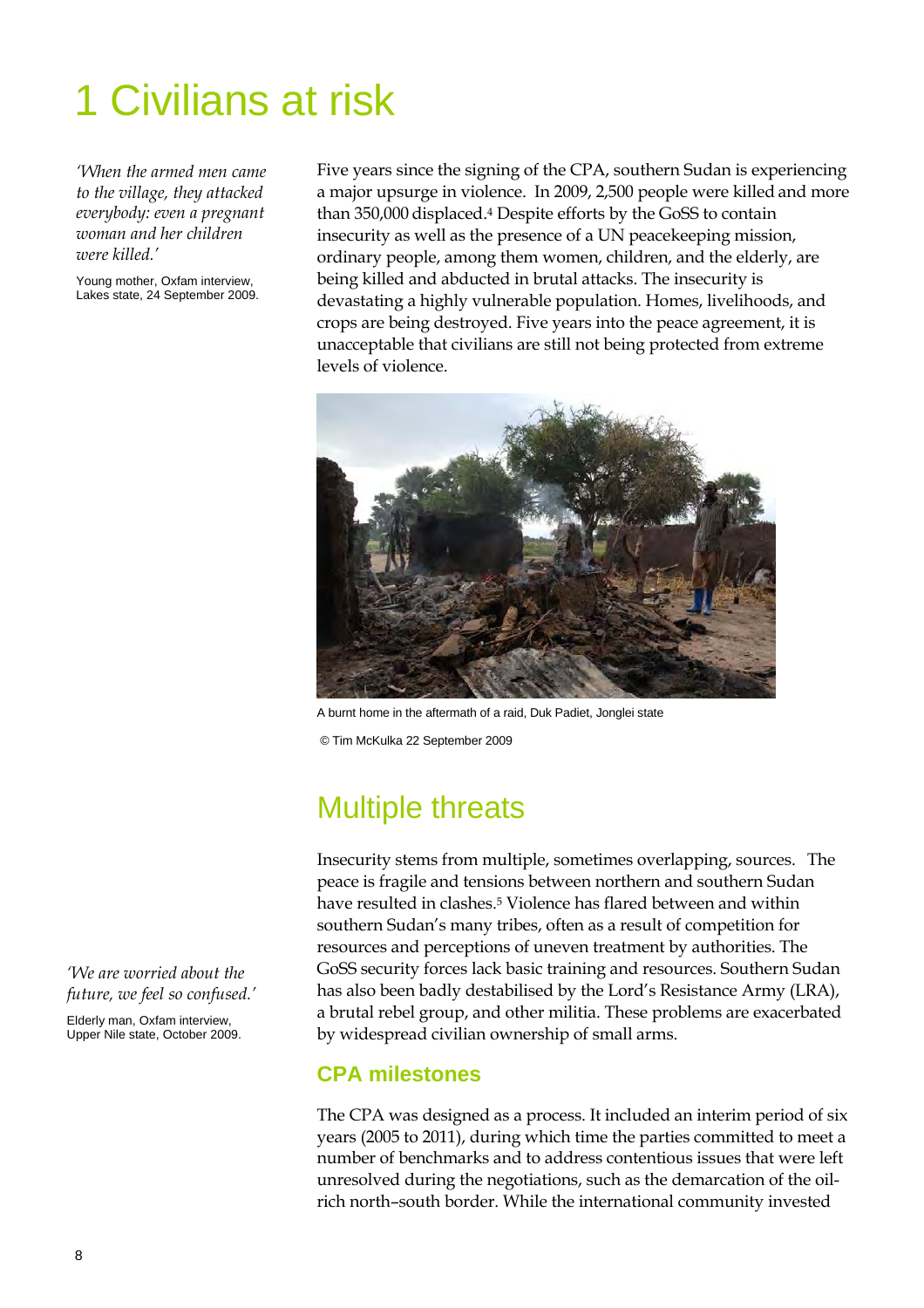tremendous resources in brokering the CPA, attention waned after it was signed, and the focus shifted to the crisis in Darfur, western Sudan. The CPA's international guarantors shied away from responding robustly to clear violations of the agreement.6

Well behind schedule, the CPA has now entered its final year with two key benchmarks looming: April 2010 general elections and the January 2011 referendum on whether the south will secede from the rest of the country. But the parties are yet to agree a number of critical issues, such as the modalities for holding the 2011 referendum or post-2011 arrangements. Without concerted international mediation, the elections and, above all, the referendum could spark serious instability.

### **A fragile security sector**

Following the signing of the CPA, important steps were taken to turn the Sudan People's Liberation Army (SPLA), a rebel group, into a professional army and to develop a civilian police service. This has involved the uneasy integration of formerly hostile southern militias into the ranks of the SPLA.7

Alongside this process, the CPA also created a number of new security arrangements, among them so-called Joint Integrated Units (JIUs), composed of troops from the former warring parties – the Sudan Armed Forces (SAF) and the SPLA. But in practice, the JIUs are colocated rather than meaningfully integrated; and on occasion, they have caused instability. In Malakal, Upper Nile, for example, heavy fighting broke out in February 2009 between the SAF and SPLA components of the JIU deployed in the town. This led to the deaths of at least 33 civilians.8 Similar clashes took place within the same JIU in November 2006, killing 150 people.9

The capacity of the five-year old Southern Sudan Police Service (SSPS) is extremely limited.10 Its rank and file are composed of former SPLA soldiers, who were transferred across to the police without proper screening or training.<sup>11</sup> As a result, the SSPS lacks understanding of civilian policing and it is also overwhelmingly illiterate, because like most southerners, its members did not have an opportunity to receive a formal education during the long civil war.12 Outside of a few units, the police work without basic equipment such as radios, handcuffs, cars or even uniforms. Indeed, civilians are often better armed than the police.13

The inability of the police to provide security means that the SPLA is relied upon to intervene in cases of localised insecurity, complicating efforts to find non-military solutions to violence. Moreover, the discipline of both SPLA soldiers and the police, and their interaction with civilians, remains a cause for concern. Two public opinion studies conducted in 2009 found that citizens in several states saw harassment by security forces as a source of insecurity.14

*'Not once in five years have I seen a policeman in our village.'* 

Woman, Oxfam interview, Lakes state, 24 September 2009*.*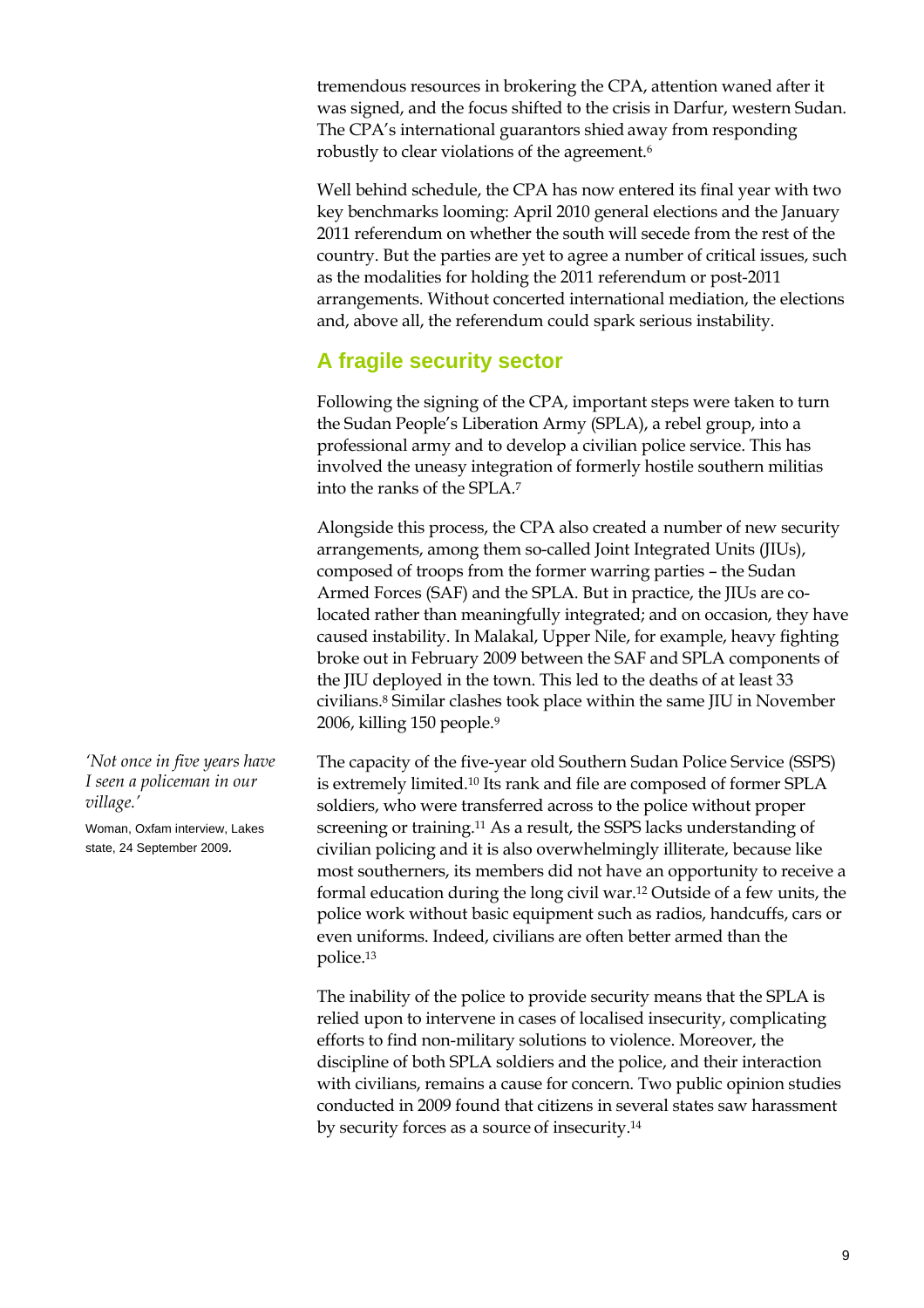*'I was a trader selling sodas (soft drinks) and other small things. I fled with only the clothes I stand in. They burned everything – even the water pumps were broken.'* 

Trader, Oxfam interview, Bor, Jonglei state, 5 October 2009.

*'There is no formula to bring warring parties together any more.'* 

Senior government official, Oxfam interview, Bor, Jonglei state, 5 October 2009.

### **Clashes between armed civilians**

Against this backdrop, violence surged in southern Sudan over the course of 2009. Clashes between armed civilians took place throughout the war and continued in the post-CPA period.15 But some communities and observers say that the intensity and nature of the 2009 ethnic clashes, in particular the indiscriminate killing of women, children and the elderly, has exceeded anything seen since the end of the conflict.16

In Jonglei, one of southern Sudan's most remote, under-served, and chronically insecure states, hundreds of people have died in intensifying violence. The clashes, which have been characterised by large numbers of young attackers, have in some instances resulted in more than 100 civilian casualties at a time.17 Deadly clashes between and within tribes have also taken place in Lakes, Warrap, Upper Nile, Unity, and Central and Eastern Equatoria states. Some community members interviewed for this paper said they felt just as vulnerable now as during the long civil war.18

Much of the violence is taking place in isolated rural locations where a government presence is largely absent. Inaccessibility makes it extremely challenging for the authorities and UN peacekeepers to get on the ground to contain and respond to outbreaks of violence. It also hinders the delivery of emergency assistance and basic services.

Consultations with communities and local government officials indicate that the violence is rooted, at least in part, in specific, local grievances. These tend to be related to competition over cattle, land, and other resources; the demarcation of county and administrative boundaries; security concerns; retribution for past attacks; and anger at perceived exclusion from development. Perceptions of uneven disarmament have also been a significant motive in some of the attacks. Moreover, the ready supply of weapons and ammunition has meant that disputes quickly escalate.

The absence of rule-of-law institutions and justice providers (police, courts, prisons) means that communities are more likely to resort to violence in the first place, and it becomes difficult to break cycles of retaliatory attacks. Communities also suggest that the youth are no longer under the control of chiefs, and that traditional dispute resolution mechanisms are being undermined by the proliferation of small arms. Moreover, despite the particular susceptibility of youth and former combatants to taking up arms, little attention has been paid to providing livelihood opportunities to such groups. Instead, young men in pastoralist communities tasked with caring for cattle see carrying guns as essential for the job.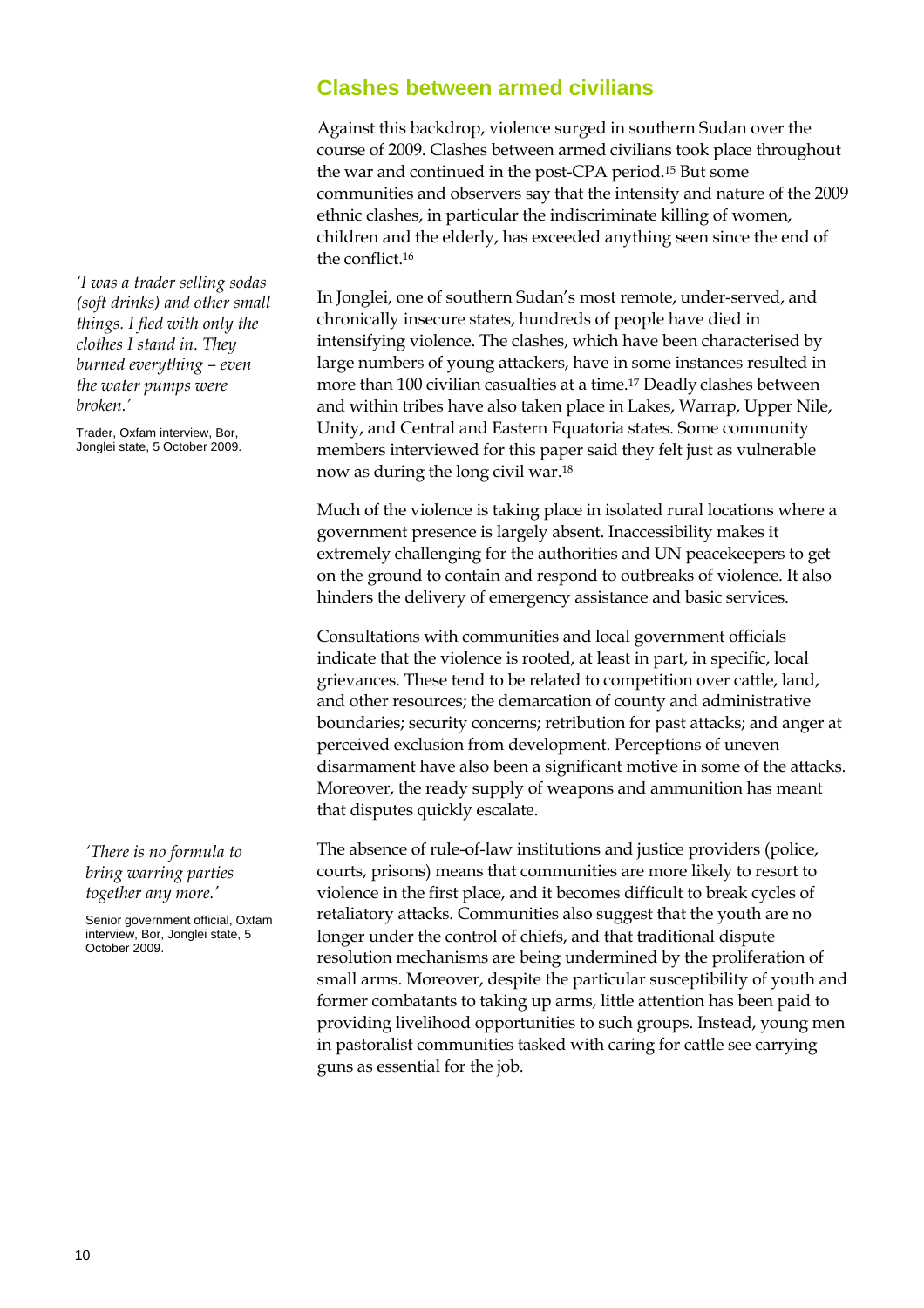#### Box 1: Violence in Warrap state – Mary's story

In August 2009, 47 villages were burned in Warrap state, southern Sudan, killing dozens of people and causing hundreds to flee their homes. Mary was caught up in the violence:

'The problem started when herders took their cattle to water points and when they were returning home they were attacked and their cows were stolen.'

Soon after, a neighbouring clan attacked Mary's village: 'The attackers started shooting and people ran. When they did not get cows or people, they started burning houses.'

'There was no government intervention, because there is no road going to our home village and no communication.'

Mary, 26 years old, is currently hosting 18 displaced people in her home. 'I am the one looking after all these people,' she said. 'I give them food and cook for their children. I cannot desert them; even if I have nothing to give them, I will survive with them.'

Source: World Vision, Warrap, 22 October 2009

### **The Lord's Resistance Army**

The Lords Resistance Army (LRA) is a notoriously vicious rebel group with its origins in northern Uganda.<sup>19</sup> Southern Sudanese communities were subject to violent attacks from the LRA up to and after the signing of the CPA, and today the LRA continues to wreak havoc in parts of the region.20 Since the end of 2008 alone, LRA activity has displaced close to 70,000 southern Sudanese in Western and Central Equatoria states and led to an influx of some 18,000 refugees from neighbouring DRC.<sup>21</sup>

The unpredictable nature and brutality of the LRA attacks has sent waves of fear through Western Equatoria, the most badly hit area. With its fertile soils and relatively educated population, this should have been one of the first states in southern Sudan to thrive after the CPA. Instead, some communities are too frightened to stay in their villages or venture into the fields to cultivate. As a result, rural school enrolment has declined, and normally productive farming families are going hungry.22

To defend themselves against LRA attacks, communities have formed voluntary youth militia armed with traditional weapons. According to community accounts, the presence of these 'Arrow Boys' has provided a sense of security. But the reliance on a militia, which includes children among its ranks, is extremely worrying and is a sign of the inability of the GoSS security forces and the UN peacekeeping mission (UNMIS) to protect civilians.

The LRA is a regional problem, however, requiring a regional response, and neither the GoSS nor UNMIS can be expected to deal with the LRA on their own.23 The UN Security Council must renew its engagement with the LRA issue and push for a comprehensive solution to the problem. At the same time, as detailed below, the GoSS and UNMIS can and must take urgent steps to improve the security of citizens, including in LRA-affected areas.

*They [LRA] chased us from our place. They didn't reach here but we ran because we were frightened…we thought they'd reach here. That left us with another challenge because when we ran we left our gardens…our produce. When we returned we found everything gone.'* 

Woman, Oxfam interview, Western Equatoria state, April 2009.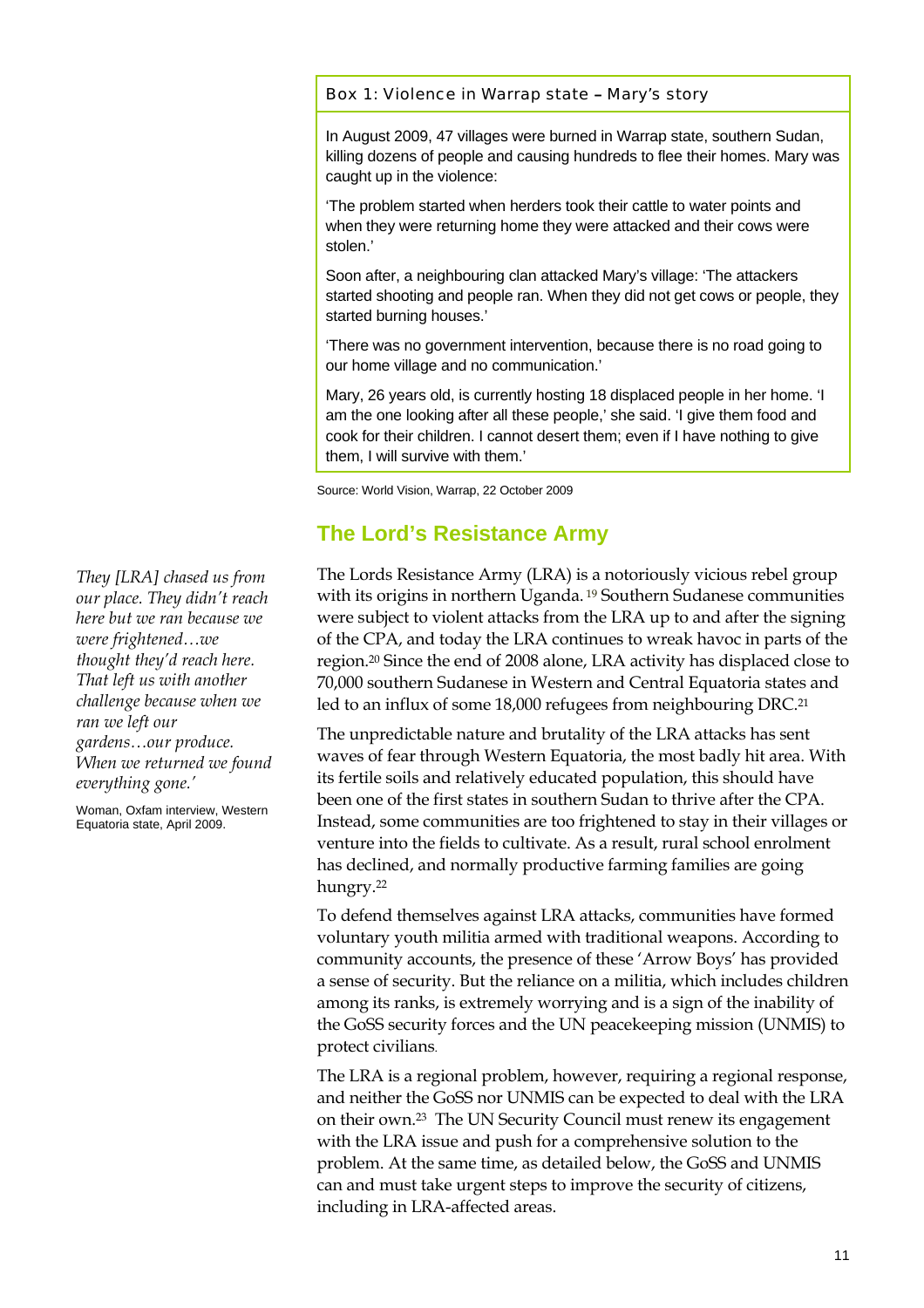

Source: UN OCHA, southern Sudan, December 2009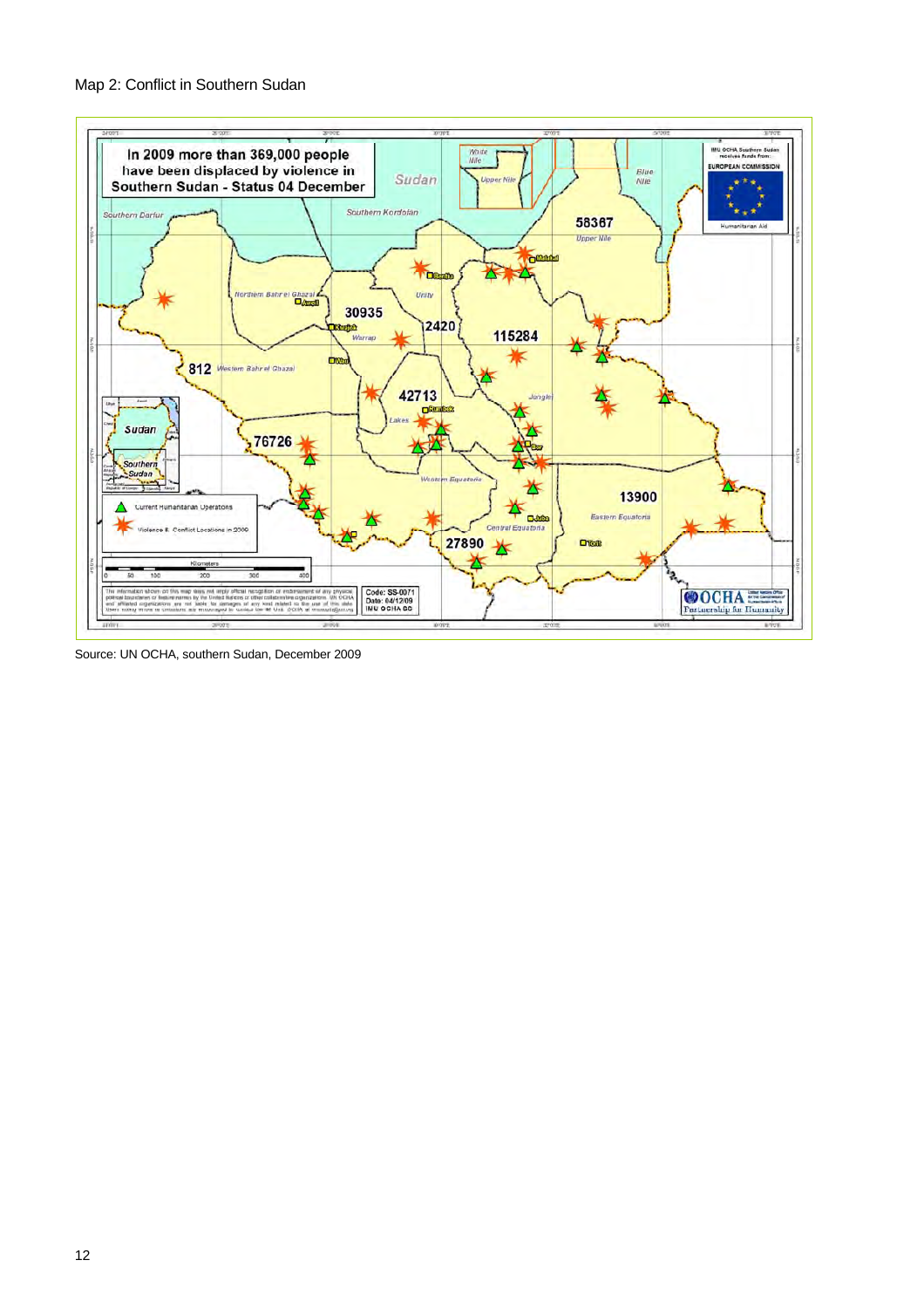# 2 Enhancing civilian protection

Southern Sudan's size, limited infrastructure, and the remote setting of much of the violence pose huge challenges to effective civilian protection. Any deployment to one flashpoint area, be it by GoSS security forces or UNMIS military or civilian personnel, represents an opportunity cost elsewhere.24 As described below, the GoSS and UNMIS, and the wider international community, must, however, take concerted, concrete measures to better protect civilians from violence. This is particularly crucial in view of the risk of further insecurity around the elections and referendum.

# The GoSS: Moving beyond a focus on disarmament

### **Challenges and pitfalls of civilian disarmament**

Efforts by the GoSS to address insecurity have concentrated on civilian disarmament, through voluntary and coercive means. Jonglei state has experienced a number of forcible disarmament campaigns, some of which have resulted in large numbers of casualties and inflamed ethnic tensions.25 In September 2008 in Lakes state, a search for weapons in the state capital, Rumbek, turned violent as inebriated soldiers went on a spree of shooting and harassment.26 By contrast, a mid-2009 disarmament effort in Lakes was largely peaceful, relying in the first instance on voluntary disarmament through community leaders.<sup>27</sup>

The GoSS focus on disarming civilians is understandable, given the large numbers of weapons in circulation. Indeed, communities interviewed for this paper, especially women, were quick to highlight the destructive consequences of 'guns, so many guns' in the hands of civilians.28

To date, however, civilian disarmament has been poorly planned; on occasion violent; and sometimes perceived as targeting certain ethnic groups. Further, weapons seized have reportedly found their way back into circulation.29 The absence of violence during a civilian disarmament campaign is not necessarily an indicator of success. Lakes state's 2009 disarmament effort was relatively calm but it has not, according to communities, translated into a sense of security. Pastoralists interviewed in September 2009 explained that a rival tribe in a neighbouring state had not yet been disarmed; as a result they felt even more exposed to attacks.30

This view is indicative of a southern Sudan-wide phenomenon: as long as communities do not have confidence in government security forces to provide for their safety or to address their grievances, civilian disarmament – whether peaceful or forcible – will remain ineffectual.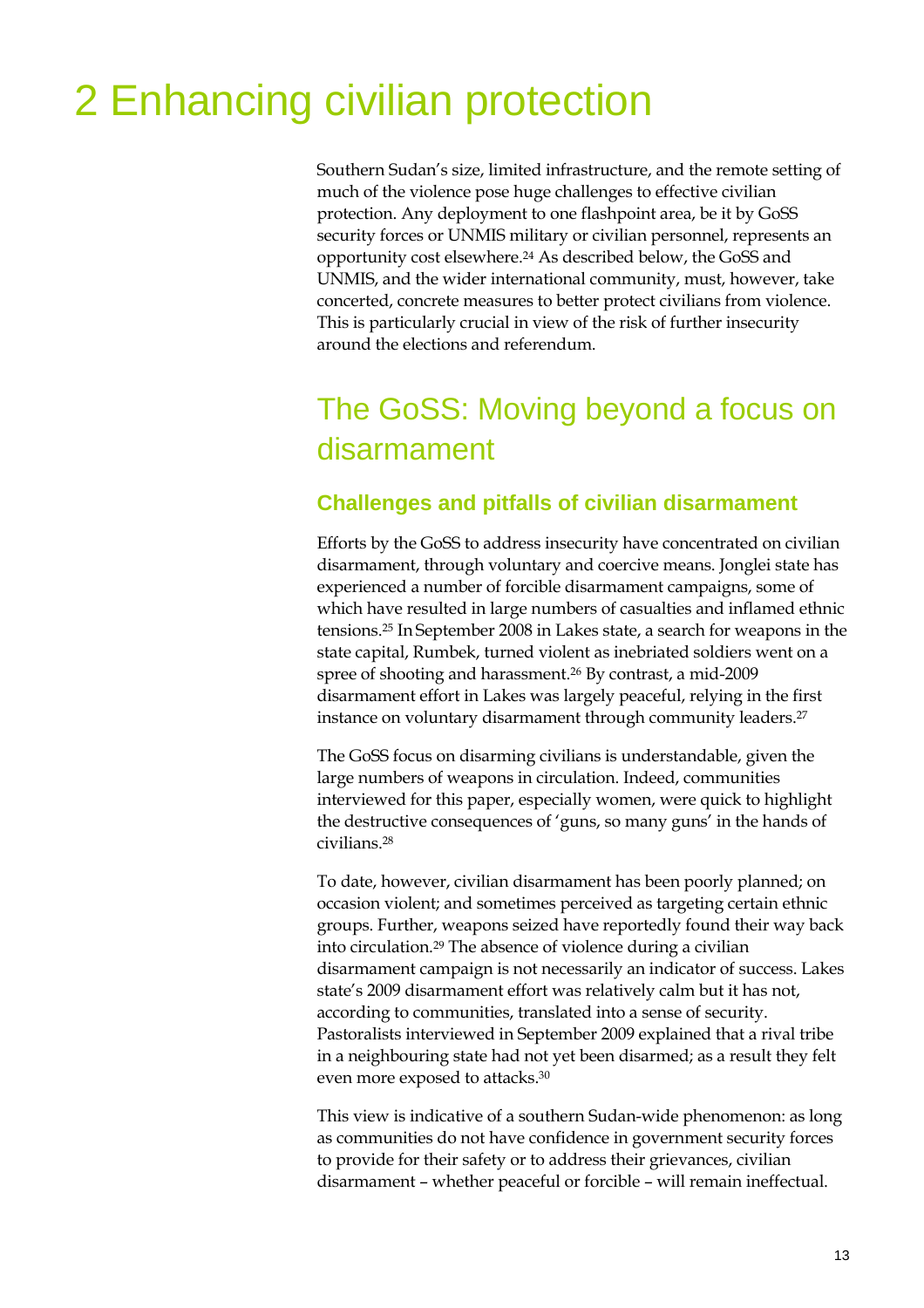Efforts by the GoSS to disarm civilians should be pursued through a broader internationally supported strategy to reform the security sector. Disarmament must be conducted professionally and evenly across identified conflict zones, without privileging one group over another. The GoSS should also deploy trained SPLA or police to provide security guarantees for disarmed communities.

### **Building capacity of security forces**

The GoSS is taking steps to increase the effectiveness of its security forces and to improve outreach with communities. It will need significant international assistance, however, if these steps are to be turned into a comprehensive strategy that improves the safety of ordinary people.

As it works to improve the capacity of the police force, the GoSS requires accelerated support from donors for professional screening, training, and the provision of basic communications equipment. This is a multi-year investment, however. In the short-term, the SPLA – that is, the military – will be relied on to provide internal stability. In line with that reality, the SPLA will need significant capacity-building support, including human rights training. A key aim of such training should be to promote positive interaction with civilians, irrespective of ethnicity or political affiliation.

#### Box 2: Co-ordinating disparate stabilisation efforts

In October 2009, the GoSS, the UN Deputy Resident and Humanitarian Coordinator, the UN Development Programme (UNDP), and donors finalised a stabilisation plan for Jonglei state.<sup>31</sup> This plan is based on a UNDPdeveloped methodology of community consultations to identify drivers of and solutions to conflict, and includes ideas such as gaining access to remote areas through labour-intensive road building. $32$  In the meantime, UNMIS put together its own plan for Jonglei, which aims to increase both the presence of state authorities and of the mission itself.

Both these stabilisation plans are welcome, but questions remain over implementation. Further, their design and delivery is not being co-ordinated. With similar plans being formed for other conflict-prone locations, good coordination and communication among all stakeholders, including within the UN system, will be critical if these initiatives are to succeed.

Source: Oxfam interviews with UNMIS and UNDP in Juba, September–November 2009.

# UNMIS: Getting serious about protection

The UN Mission in Sudan was deployed in 2005 with the primary objective of supporting the CPA implementation.33 Its headquarters are in Khartoum, with a regional base in Juba, and a number of smaller bases across southern Sudan and the Three Areas.34 With an annual budget of almost \$960m, UNMIS has deployed 9,275 military personnel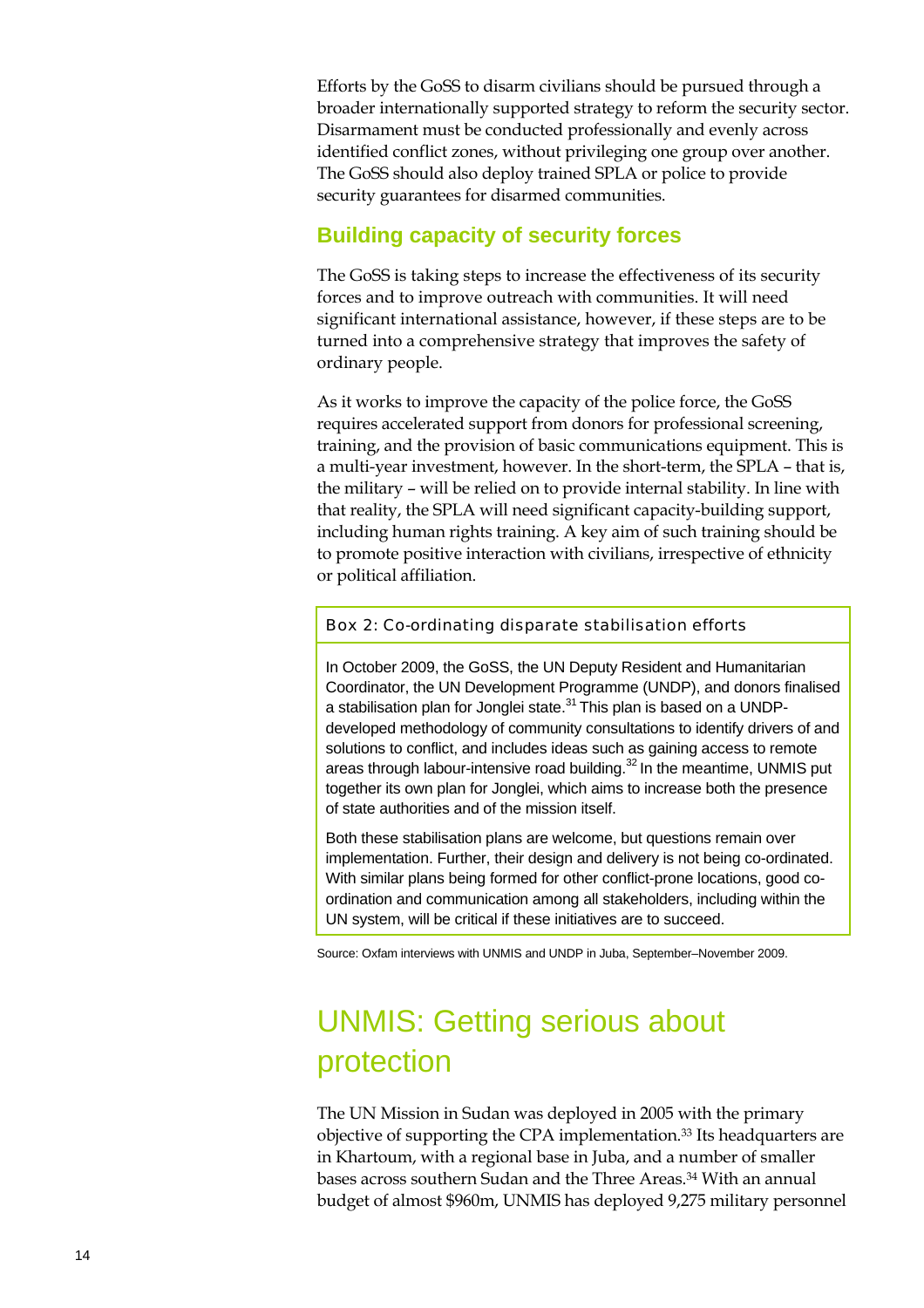(of an authorised 10,000).35 It also includes some 666 police advisors, and more than 3,000 international and local civilian personnel.36

#### **The mandate**

As a primarily monitoring mission, most of UNMIS's mandate falls under Chapter VI of the UN Charter – Pacific Settlements of Disputes. Its core task is to monitor, verify, and investigate violations of the CPA's ceasefire, and to observe and monitor the agreed re-deployment of SPLA and SAF troops.37 UNMIS is also mandated to support disarmament, demobilisation, and reintegration (DDR), police training, voter education, and a range of recovery activities.

There is a Chapter VII component to the mandate (authorising use of force),<sup>38</sup> whereby UNMIS is mandated to 'protect civilians from imminent threat of physical violence…within its capabilities and… without prejudice to the government.' Subsequent UN Security Council resolutions have urged UNMIS to make full use of its capabilities to provide protection to civilians, including from the LRA and other militia<sup>39</sup>

#### **Insufficient focus on protection**

For most of the mission's life, however, the UN Security Council has not prioritised protecting civilians in southern Sudan; the UN Department of Peace Keeping Operations (DPKO) has not provided enough support for protection activities; and the UNMIS in-country leadership has neglected civilian protection. There are several reasons for this: southern Sudan's precarious security environment was not well understood; UNMIS was concentrating on CPA monitoring; and a view existed among mission personnel that the Security Council added the civilian protection component to the mandate as an afterthought.<sup>40</sup> As a result, UNMIS has been slow to grapple with its mandated protection responsibilities and to use its resources to respond to a changing context.

At the field level, awareness or understanding of the mission's civilian protection responsibilities is limited or non-existent, with some UNMIS personnel entirely unaware of the Chapter VII component of the mandate, or believing that protecting civilians from 'tribal violence' or the LRA falls outside of the mission mandate and is a distraction from its core business of supporting CPA implementation.<sup>41</sup> But with thousands of ordinary southerners being killed in deadly attacks and the potential for further violence, such a lack of awareness of protection responsibilities is untenable.

The UN Security Council should make it clear that protecting civilians should be an UNMIS priority, by giving civilian protection greater prominence and stronger language in the April 2010 mandate renewal resolution. With support from DPKO, the UNMIS leadership must develop clear guidelines on what the protection of civilians means for all the mission's units, and provide appropriate training.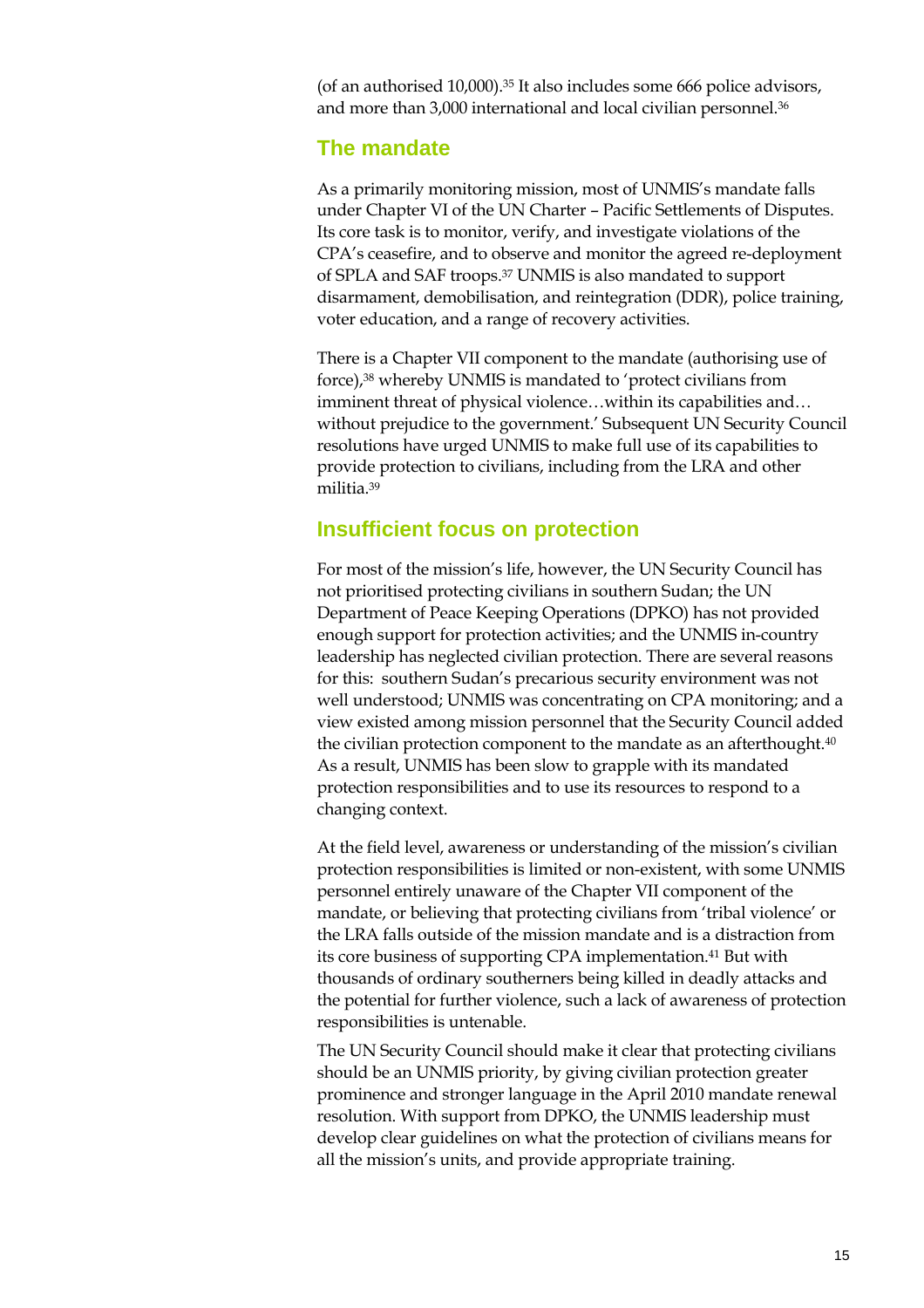#### **Initiatives to build upon?**

While UNMIS has shown an overall reluctance to prioritise civilian protection, it has taken some recent, isolated steps to deal with protection threats on the ground. In May 2009, for example, in an attempt to stabilise the situation in Jonglei state, UNMIS established temporary operating bases (TOBs) in the flashpoint locations of Pibor and Akobo, composed of the mission's military, police and civilian personnel.42 As outlined in Box 2 above, it has since developed a stabilisation plan for Jonglei. Elsewhere, ahead of the July 2009 border ruling on the oil-rich Abyei area, UNMIS put in place a comprehensive contingency plan and increased its presence in Abyei town and surrounding areas, suggesting that it had learned lessons from its inability to protect civilians when violence erupted there in May 2008.43

These efforts have met with mixed success. Despite the huge expense in setting up the TOBs in Jonglei, UNMIS withdrew abruptly after some 60 days on the ground. Moreover, it did so without consulting with local authorities or communities, 44 and the decision seemed to be based on internal considerations rather than an assessment of the security situation. The TOBs were useful in getting UNMIS to remote locations where civilians need protecting, and reportedly the presence of UNMIS personnel on the ground made communities feel safer.45 TOBs are very resource-intensive, however, and there are mixed opinions within the mission as to whether this model should be replicated.

#### **Identifying and preventing threats**

As some UNMIS officials rightly emphasise, protecting civilians from violence is not just a task that should fall to the military: it is as much about anticipating threats and taking preventative action, such as mediating between parties. In order to take effective preventative action, UNMIS will need to improve communication between its civilian and military wings; intensify efforts to deploy its civilian monitors to volatile areas; and deepen engagement with communities, including by working with communities to establish early warning mechanisms 46

### **Strengthening UNMIS in a challenging environment**

UNMIS operates in an extremely challenging environment. But mission personnel concede that UNMIS can do more with its existing resources, especially its significant logistical assets and 3,000-odd civilian personnel, to help reduce risks to communities.47

With demands on UNMIS likely to grow, the people of southern Sudan desperately need an effective peacekeeping mission. The mission should urgently review its mandated protection responsibilities, including by undertaking a comprehensive assessment of civilian protection needs in southern Sudan, particularly in identified volatile areas, and how its human and physical resources should be strengthened in order to adequately fulfil its obligations.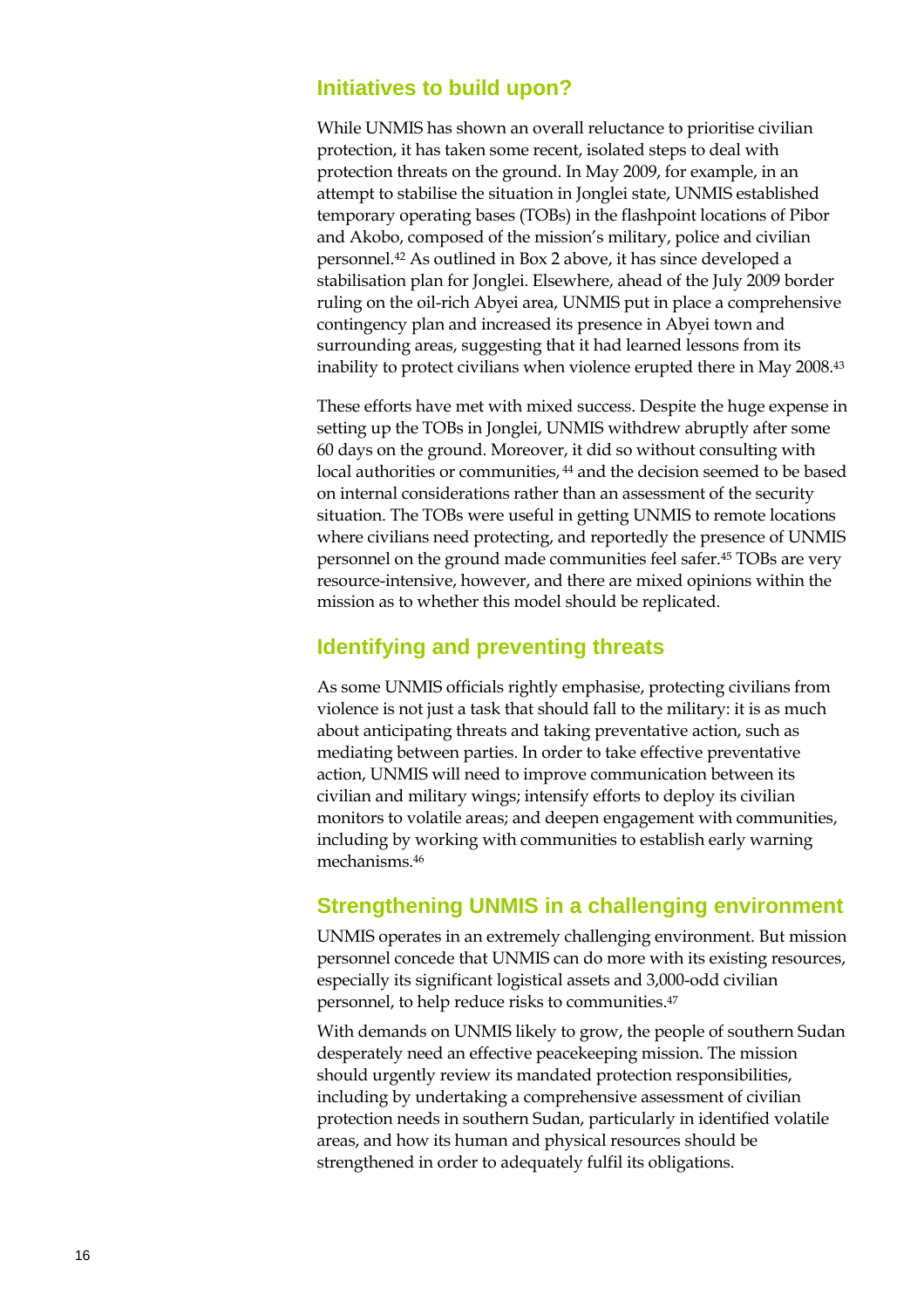# 3 Addressing critical emergency needs

Southern Sudan's already critical humanitarian situation sharply deteriorated in 2009 as a result of the escalation in violence and severe food insecurity.48 Late rains, together with conflict-related displacement, have led to poor harvests and a still-unfolding food crisis that is affecting some 1.5m people.49 In October 2009, WFP resorted to food airdrops in several states.50 The increasing pressure on grazing and farming land as a result of the erratic rains could further fuel conflict and lead to yet more suffering.<sup>51</sup> The GoSS, UN, international and local NGOs, and communities themselves have been working hard to address these emergency needs. But, as this section explains, they have struggled – and the ability of these actors to meet the immediate needs of communities affected by violence or natural hazards must be strengthened.

Humanitarian response challenges

Following the CPA's signing, the nascent government and donors sought to bring development to southern Sudan. While vitally important, this was done without sufficient understanding of southern Sudan's complex needs. The region was described as a 'post-conflict recovery' context – even though institutions had to be built from scratch, the security environment was extremely fragile, and major humanitarian needs persisted. In this environment, southern Sudan's humanitarian community struggled to maintain its capacity and funding.52 Core humanitarian issues, such as access challenges and emergency preparedness, were neglected.

#### **Access obstacles**

Southern Sudan is roughly the size of France, but has little more than 50km of tarmac road.<sup>53</sup> During the long rainy season, vast swathes of the region are completely inaccessible for weeks on end – even by air. Cut off from any form of help, communities have only themselves to rely on. Many of the bush airstrips used to provide relief aid during the war have fallen into disrepair. Southern Sudan's bush airstrips, patches of earth long enough for a light aircraft to land, are literally a lifeline, as they are often the only way to access remote communities. Yet, as of October 2009, 75 bush airstrips across southern Sudan had been classified by WFP as 'no-go' or restricted.54

*'We can cope if we have a large emergency in one state at a time, but five states at once, that exceeds our capacity to co-ordinate and respond'*

UN humanitarian official, Oxfam interview, Juba, October 2009.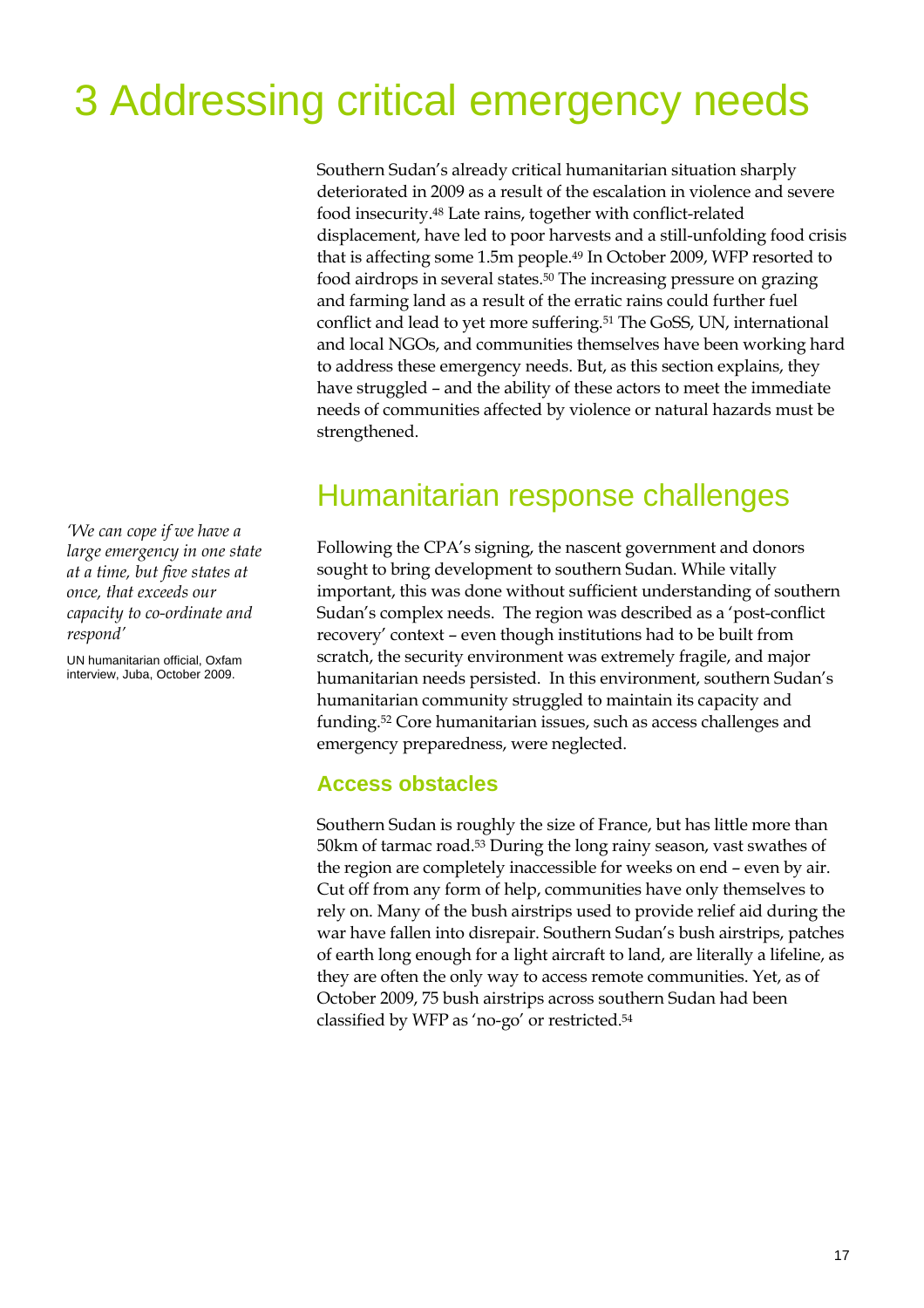#### Box 3: Rising insecurity – narrowing humanitarian access

Accessing southern Sudan's remote rural communities is already extremely challenging and sometimes impossible, but has been exacerbated by rising insecurity, leading to relocations of NGO staff on 13 separate occasions in 2009.55

The violence has generally not targeted humanitarian activities but there have been notable exceptions. On 12 June 2009, heavily armed gunmen attacked a barge on the Sobat River carrying WFP food destined for Akobo in Jonglei state. An estimated 40 civilians and SPLA soldiers, who had been deployed to protect the boats, were killed. On 12 August 2009, an LRA attack on Ezo town in Western Equatoria took place near a WFP food distribution.

Source: Oxfam interviews with UN, GoSS and NGO officials in Juba, Bor, Malakal and Upper Nile, September–November 2009.

#### **Limited capacity to provide emergency assistance**

There is limited capacity on the part of the GoSS, the UN, and NGOs to respond to emergencies.56 The ability of the government to access rural areas is extremely weak,57 while a restrictive funding environment for NGOs (described below in section four) has led to an uneven NGO coverage across southern Sudan. As a result, the most remote and needy locations, where operating costs tend to be highest, are often the least well served. The net effect of these access challenges, limited capacity, and insecurity is that communities in need have waited for weeks to receive help – or have not received it all.

Moreover, both the UN and NGO emergency response tends to be reactive and commodity-heavy – mass distribution of food, plastic sheets, and so on – without looking for ways to build community resilience, or making linkages with development activities. There has also been insufficient monitoring of emergency activities or follow-up after an initial intervention. A UN agency head explained: 'We do a decent job of responding to immediate needs but then that's it. We're not looking at the reasons for displacement or longer-term solutions to the displacements including ways to integrate IDPs back into their communities.'58

The UN's Office for the Coordination of Humanitarian Affairs (OCHA) should have been at the forefront of advocating on the humanitarian challenges faced in southern Sudan. However, in 2007, OCHA was pressured into reducing its presence because of the move to development. While OCHA has played an important role in facilitating disaster response through its Juba-based unit, it has no permanent staff members in the ten state capitals. Humanitarian co-ordination falls instead to the Resident Coordinator's Support Office (RCSO), the arm of the UN that should be concentrating on development.59

But that office currently consists of one or two under-resourced individuals who spend their time 'fire-fighting' rather than proactively planning for either humanitarian or development activities.<sup>60</sup>

*'The attack happened and we ran from the village. We got some help in the place we fled to but after that nothing. Now we've come back to the village and don't have any food. We are eating leaves and wild fruit.'* 

Young mother, Oxfam interview, Lakes state, 24 September 2009.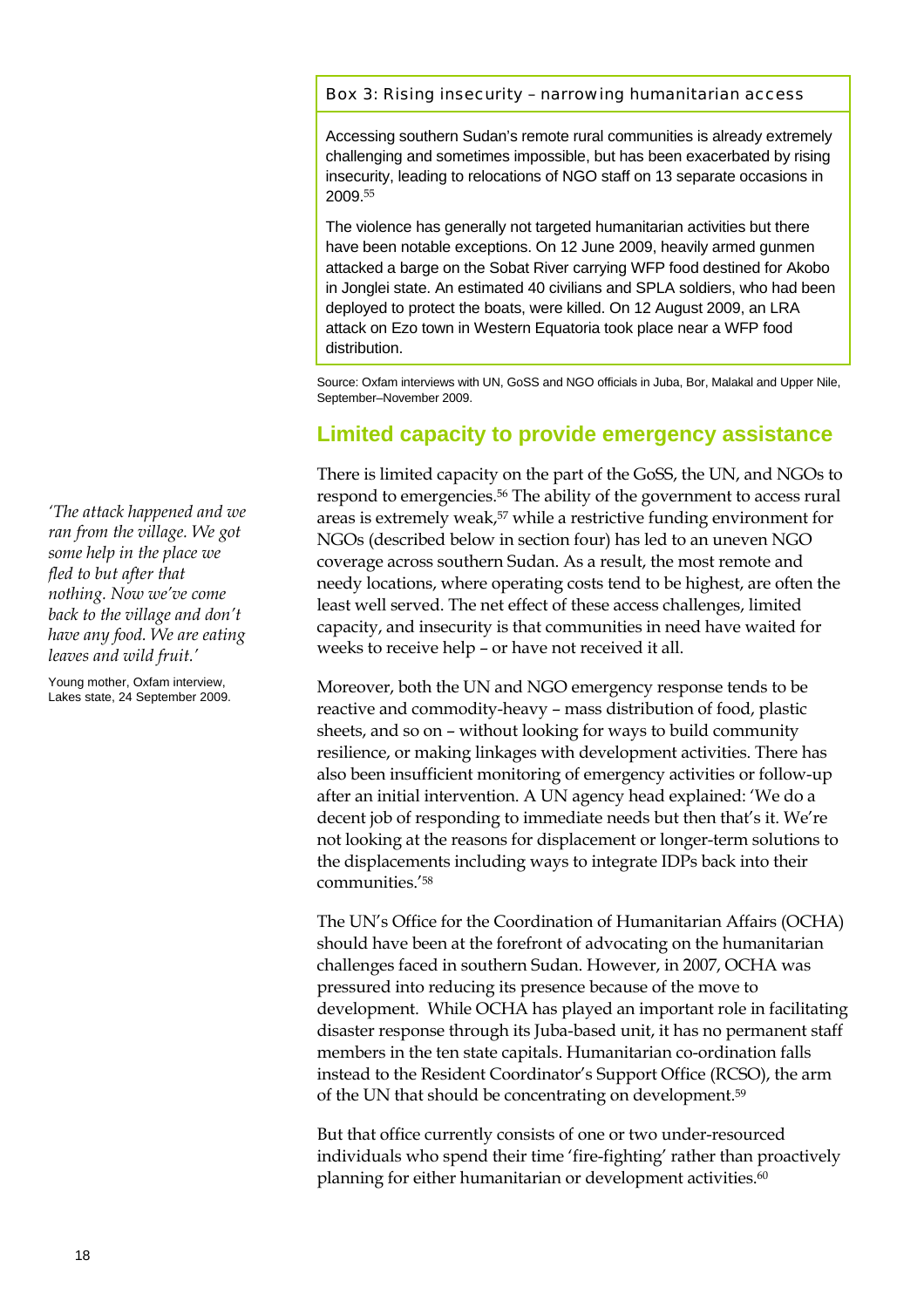#### Box 4: Waiting for help – the example of LRA-affected Western Equatoria

Following the signing of the CPA, Western Equatoria state was seen as a food-secure area where humanitarian activities were no longer warranted. As a result, NGOs struggled to secure funding and programmes supporting the state hospital, a number of primary health-care units, and food distribution had to close. By the end of 2008, UN agencies also closed or were planning to do so.

When the area was hit by LRA attacks at the end of 2008, there was little humanitarian response capacity in the state and the UN and NGOs scrambled to respond to the needs of close to 70,000 IDPs as well as more than 18,000 refugees from the DRC. $61$ 

The UN Refugee Agency (UNHCR) has global expertise in responding to the needs of displaced persons, but in southern Sudan its programmes were focused on facilitating the return of war-time refugees from camps outside of the country. Following the LRA attacks, UNHCR provided support to the Congolese refugees, but has not had the resources or the necessary support to respond to the numerically greater IDPs. WFP re-opened an office to conduct food distributions, however neither it nor the government has the capacity to respond to the range of needs. The lack of a lead organisation to co-ordinate assistance to these IDPs has further slowed the response, leaving many communities to fend for themselves.<sup>62</sup>

Source: Oxfam interviews with local government, UN and NGO officials and LRA-affected communities, Yambio, October 2009.



Poor roads on the outskirts of Rumbek, Lakes state. Maya Mailer/Oxfam, 23 September 2009

## Fixing the problem

Southern Sudan's top UN humanitarian official, the UN Deputy Resident and Humanitarian Coordinator has energetically raised awareness of the critical situation in the region, calling for increased humanitarian funding.63 The United Nations and NGOs work in partnership to deliver this assistance, yet, while NGOs are on the frontline of emergency response, they have found it more difficult than their UN counterparts to access emergency funds. This is in part because such funds are often channelled through mechanisms that NGOs can only access as subgrantees to UN agencies.64 Donors should ensure that in 2010, OCHA's Emergency Response Fund (ERF), which is directly accessible to both local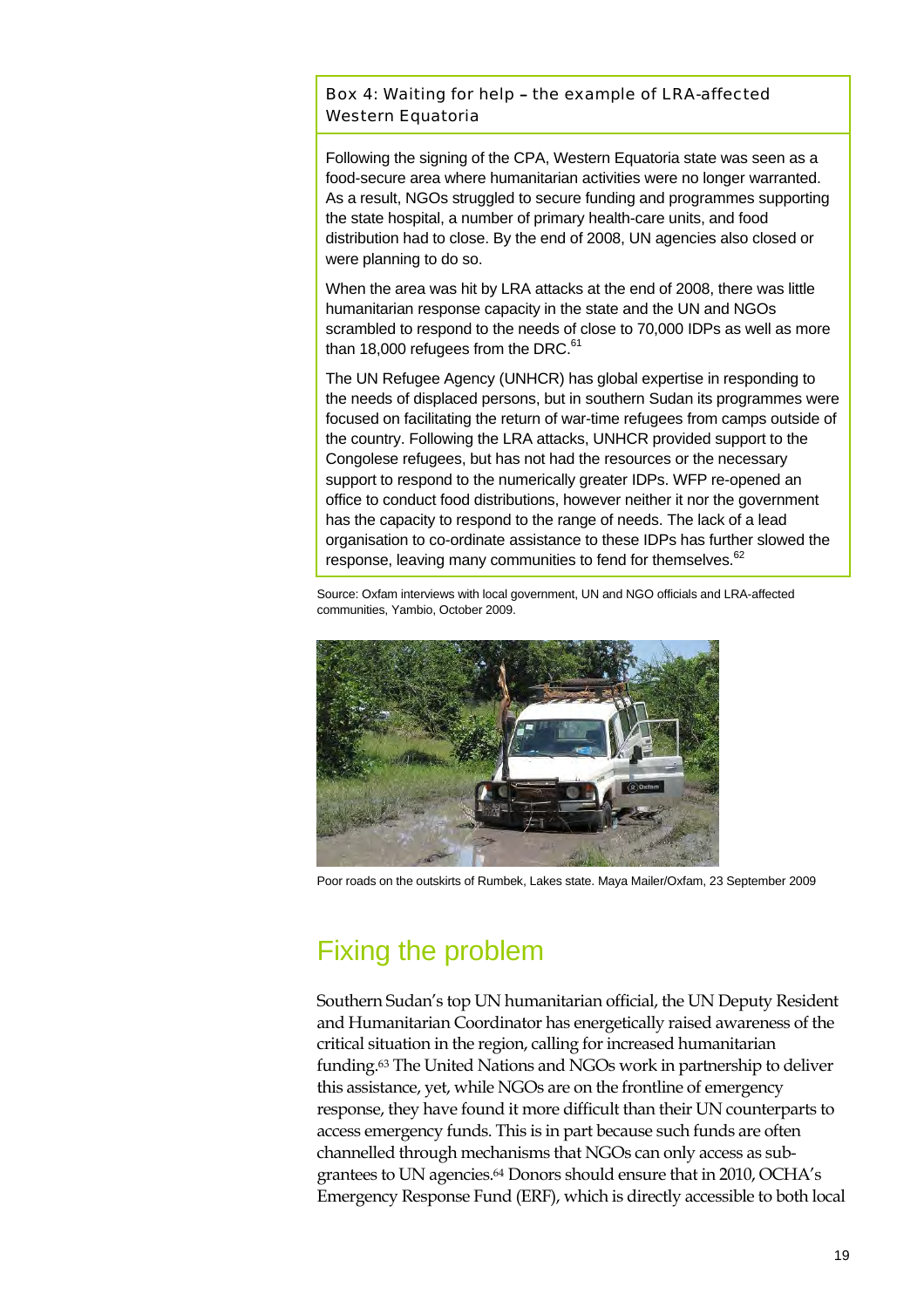and international NGOs, is well-resourced and swift moving.65 OCHA should also simplify the contracting process, to facilitate access to the fund for local NGOs.

Increasing humanitarian funding is only part of the solution to strengthening emergency response. Donors, the United Nations and NGOs also need to take a number of other actions detailed below.

### **Prioritising access**

The United Nations and the GoSS, with support from donors, must find a systematic way to maintain southern Sudan's bush airstrips, ideally through job-creation schemes for local communities. 66 With less than half of southern Sudan's 7,500km road network estimated to be open yearround, rehabilitating the region's roads is an indisputable priority.67

### **Support to local NGOs and church structures**

In many locations, local civil society and church structures are the only entities capable of reaching rural communities and have unparalleled knowledge of community needs and aspirations.<sup>68</sup> With more generous donor support, the GoSS, the United Nations, and international NGOs can and must help to identify and strengthen the capacity of such local groups.

#### **Improving emergency preparedness**

Humanitarian programming in southern Sudan is only weakly informed by early warning systems. OCHA should take the lead in mapping preparedness gaps and identifying practical solutions for access problems, funding bottlenecks etc. In advance of the international border ruling on Abyei in July 2009,69 OCHA put together a well-developed humanitarian contingency plan as part of a broader UNMIS effort that identified capacity gaps, solutions to overcome them, and different displacement scenarios.70 This plan should serve as a model for other locations that are affected by both natural hazards and conflict.

### **Sustainable responses**

Emergency response in southern Sudan has concentrated too heavily on meeting the immediate needs of disaster-affected communities, without looking at ways to reintegrate displaced persons back into their host communities, build community resilience, and contribute to development. Northern Bahr el Ghazal, for example, has extremely high annual malnutrition rates and the highest number of returnees, and is therefore a habitual recipient of food aid.<sup>71</sup> It is also, however, one of the most secure states, with a number of well-developed markets, so food aid may not be the most appropriate tool for dealing with periodic hunger, and projects involving cash transfers may provide a better alternative.72

While southern Sudan's immediate needs must be met, in the long term, its chronic humanitarian challenges can only be addressed through sustainable development. As explained in section four, however, development aid to southern Sudan has also been deeply flawed.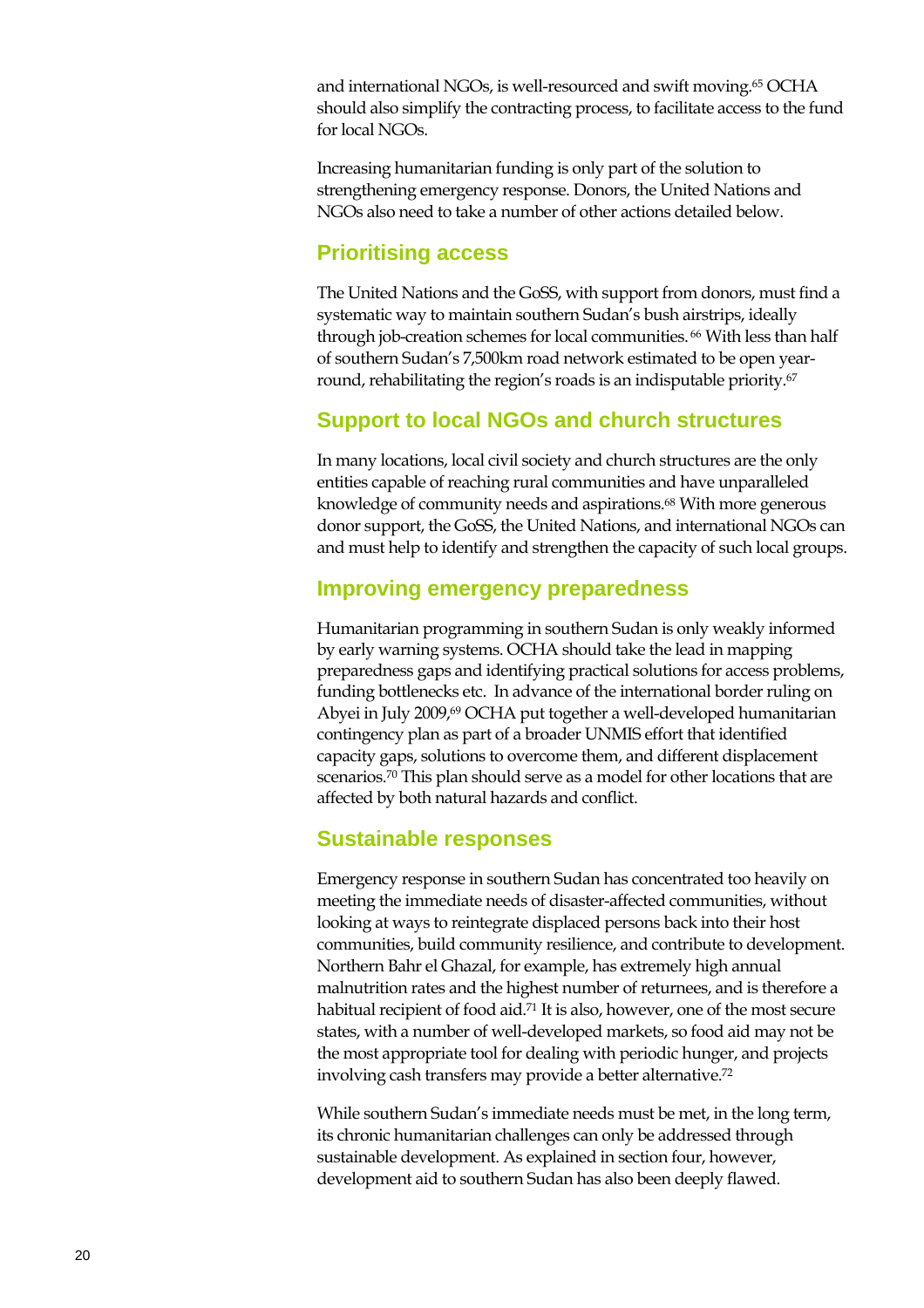# 4 An urgent need for development

*'I worry that with the rising levels of insecurity, agencies will shift from development back to emergency projects, when the international community still needs to support the state.'* 

Government official, Oxfam interview, Upper Nile state, October 2009.

*'The CPA is just a word…What does it mean if the younger children can't go to school because it's too far for them too walk? What does it mean if I still have to deliver all of my babies at home?'* 

Mother of six, Oxfam interview, Lakes state, 1 July 2009. $^7$ 

Southern Sudan's complex needs call for a multi-track approach. The situation urgently requires simultaneous investment for emergency relief *and* development. Irrespective of the outcome of the 2011 referendum, delivery of essential services and support to the GoSS must be accelerated in order to lay the foundations for sustainable development – a pre-requisite to a lasting peace.

The region's development indicators are at the bottom of the scale.73 A pregnant woman in southern Sudan has a greater chance of dying from pregnancy-related complications than a woman almost anywhere else in the world.74 Around 90 per cent of southern Sudanese women cannot read or write.75 Half the population does not have access to safe drinking water.76 Southern Sudan suffers a crippling disease burden with hyper-endemic malaria, meningitis, cholera, and haemorrhagic fever. In many rural locations, children lack schools, people are chronically malnourished, and it takes days to walk to the nearest health centre.77

### **Where are the peace dividends?**

After decades of neglect, the people of southern Sudan hoped the CPA would bring tangible improvements in their day-to-day lives. While Juba has seen a surge in economic activity, for many ordinary people meaningful post-war development has been absent. The delivery of basic services such as schools, health clinics, and safe water, should have been a key peace dividend that helped build popular confidence in the CPA. Instead, service provision has been painfully slow, leading to mounting frustration. 79

Given the scale of the need, it is understandable that the GoSS and donors have struggled to make development work, but they also held widely unrealistic expectations about the speed at which a nascent government would be able to deliver services in a territory as vast and under-developed as southern Sudan.80 At the local level, the government often consists of little more than a handful of overstretched employees, working out of thatched-roofed buildings with no power, vehicles, communication, or regular salaries.

#### Box 5: Reintegration of returnees

The signing of the CPA and a relative improvement in the security situation in southern Sudan are widely cited by returnees as their primary reason for coming home.<sup>81</sup>

The international community mobilised a massive returns programme, resulting in an estimated two million refugees and IDPs returning to southern Sudan,<sup>82</sup> but by comparison, reintegration programmes have received little funding. This has led to conflicts over limited resources and encouraged hundreds of thousands of returnees to flock to the regional capital Juba and state capitals in search of basic services and jobs.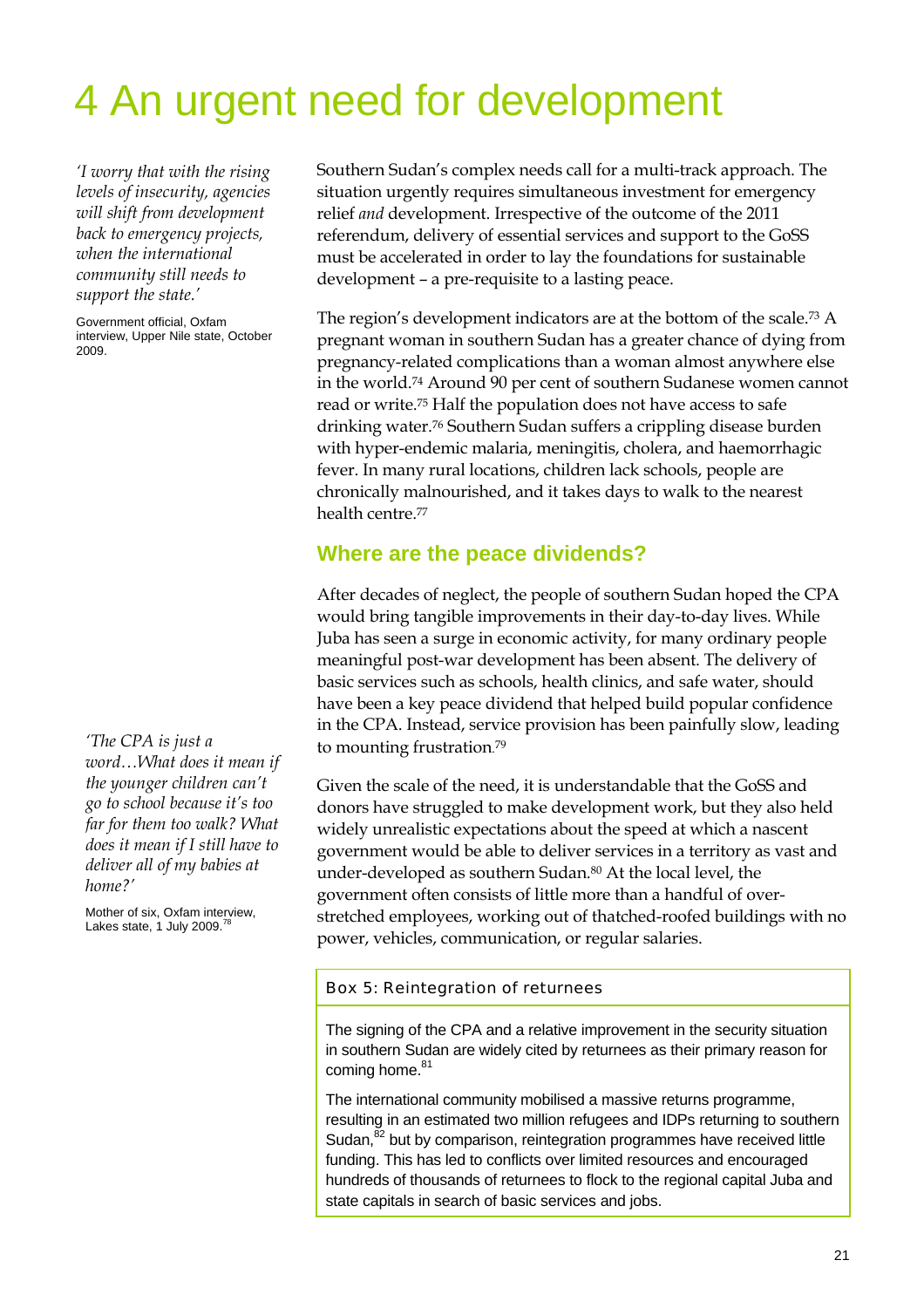The rapid urbanisation has seen towns expand faster than infrastructure and livelihood opportunities, leaving large numbers of people struggling to survive. Meaningful integration of returnees in both urban and rural locations is critical to long-term stability.

Source: IRC Returnee / Protection Monitoring and Reintegration Programmes, Juba, 2006–09

### **Funding challenges**

While there has been significant bilateral assistance to southern Sudan from the USA and other donors, most European countries and Canada chose to channel their money through pooled funds. These are funds to which a group of donors contribute and make joint decisions on allocations. In theory, pooled funds should increase efficiency; in southern Sudan, they have been highly problematic.

#### *The Multi Donor Trust Fund*

The World Bank-administered Multi-Donor Trust Fund - South (MDTF) is the largest such fund for southern Sudan. Since 2005, donors have allocated some \$524m to the MDTF, with the GoSS contributing a further \$179m in counterpart funding.<sup>83</sup> Referred to in the CPA, the MDTF was intended to build government systems; deliver large-scale infrastructure; and provide comprehensive basic services packages.

The MDTF was premised on the government administering grants in accordance with complicated World Bank rules. But the GoSS had yet to come to grips with basic financial management and had nowhere near the capacity to navigate complex procurement and contracting procedures. The World Bank in Washington failed to understand southern Sudan's capacity constraints or to dispatch the necessary technical assistance to the GoSS. Senior donor representatives based in Khartoum also spent too little time in southern Sudan. A fundamental lack of understanding of the local context further contributed to unacceptable delays in delivery (see Box 6).

NGOs have also found it extraordinarily difficult to access the MDTF because of unclear application and approval processes and long contract negotiations.84

#### *Some slow improvements*

Recognising the limitations in MDTF delivery, donors created additional pooled funds to fill the gap. These included the UKestablished Basic Services Fund (BSF) for delivery of health care, education and water through NGOs, and the Sudan Recovery Fund (SRF), which shifted from an initial focus on livelihoods to community security initiatives.

The BSF is widely seen as an efficient and accessible fund, while questions remain over the ability of the SRF to deliver. In any case, these funds are dwarfed in size by the dysfunctional MDTF, and opportunities to scale up essential services have been missed.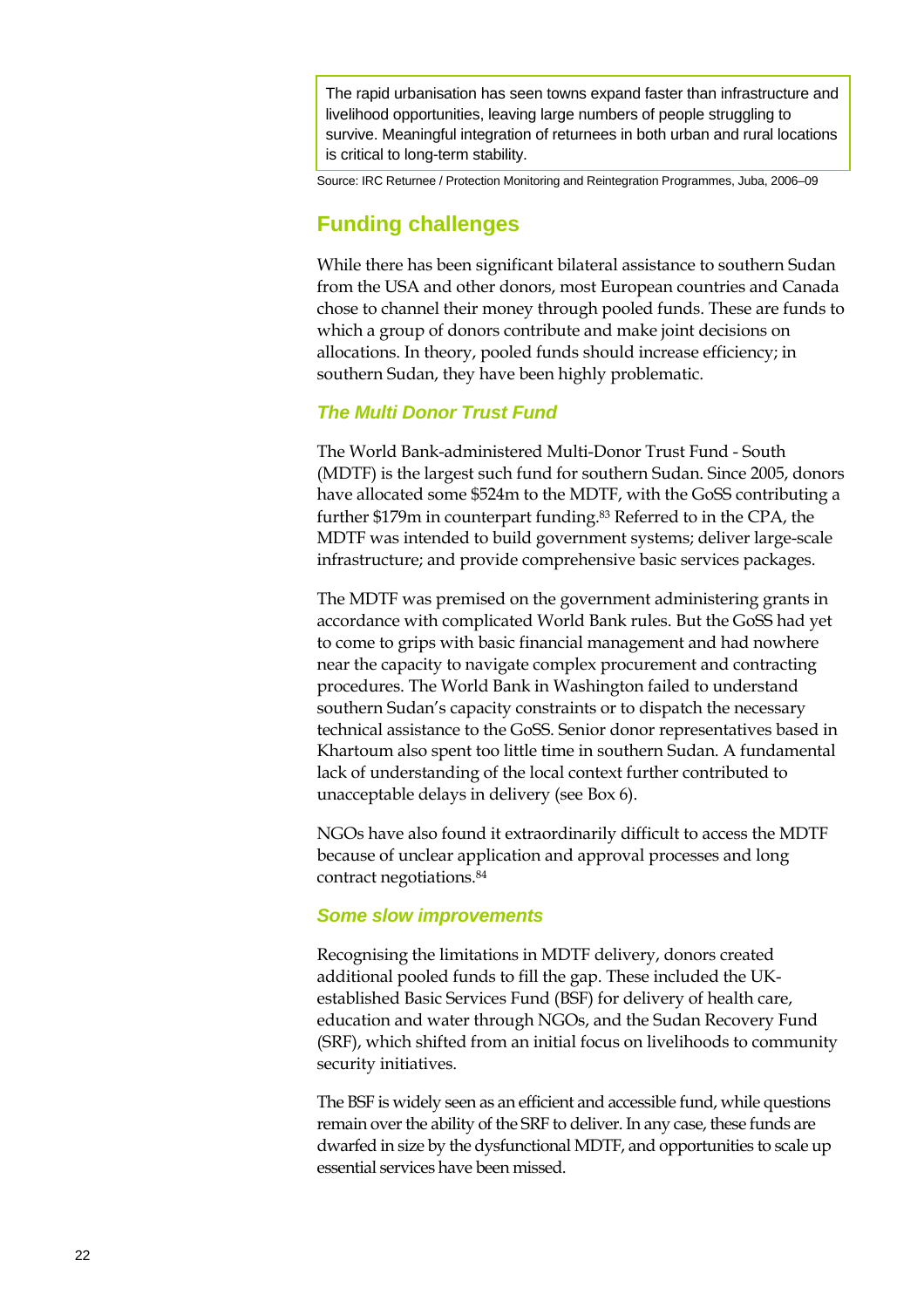In mid 2009, the GoSS and donors jointly decided to re-allocate some \$167m away from the MDTF, although they have been slow to decide on alternative mechanisms. The UK has agreed to support an expanded BSF, but as of December 2009 modalities were still being finalised.

Donors should communicate allocation decisions as soon as possible, ensuring funds are routed through efficient, flexible mechanisms. At the same time, all MDTF stakeholders must work together to ensure that the roughly \$350m that is locked into the fund delivers tangible results for the people of southern Sudan.85 This will involve the GoSS and donors meeting commitments made in June 2009 to strengthen financial accountability and ensuring good technical assistance to the GoSS.86

|                                                    | <b>Multi Donor</b><br><b>Trust Fund</b><br>(MDTF)                                                                                                       | <b>Capacity</b><br><b>Building</b><br><b>Trust Fund</b><br>$(CBTF)^{87}$                                    | <b>Sudan</b><br><b>Recovery</b><br><b>Fund (SRF)</b>                                              | <b>Basic</b><br><b>Services</b><br><b>Fund (BSF)</b>                                     | <b>Common</b><br><b>Humanitarian</b><br>Fund (CHF) <sup>88</sup>                                |
|----------------------------------------------------|---------------------------------------------------------------------------------------------------------------------------------------------------------|-------------------------------------------------------------------------------------------------------------|---------------------------------------------------------------------------------------------------|------------------------------------------------------------------------------------------|-------------------------------------------------------------------------------------------------|
| <b>Fund type</b>                                   | Development                                                                                                                                             | Development                                                                                                 | Recovery                                                                                          | Recovery                                                                                 | Humanitarian                                                                                    |
| <b>Administrator</b>                               | <b>World Bank</b>                                                                                                                                       | UNICEF/JDT                                                                                                  | United<br><b>Nations</b>                                                                          | Private<br>sector                                                                        | <b>UN-Resident</b><br>Coordinator<br><b>Support Office</b><br>(RCSO)                            |
| <b>Start Date</b>                                  | 2005                                                                                                                                                    | 2005                                                                                                        | 2008                                                                                              | 2006                                                                                     | 2005                                                                                            |
| <b>End Date</b>                                    | 2011                                                                                                                                                    | 2011*                                                                                                       | 2011                                                                                              | 2010*                                                                                    | Unknown                                                                                         |
| <b>Major donors</b>                                | UK, EC,<br>Norway, Italy,<br>Netherlands,<br>Sweden,<br>Canada,<br>Germany, Spain,<br>Denmark,<br>Finland                                               | UK, EC,<br>Norway, Italy,<br>Netherlands,<br>Sweden                                                         | UK.<br><b>Netherlands</b>                                                                         | UK,<br>Netherlands,<br>Norway,<br>Canada                                                 | Multiple                                                                                        |
| <b>Committed</b><br>donor funding<br>2005-09 (\$m) | \$524m                                                                                                                                                  | \$22.7m                                                                                                     | \$51.3m                                                                                           | \$66.2m                                                                                  | \$190m                                                                                          |
| Length of<br><b>interventions</b>                  | 2-5 years                                                                                                                                               | $1-3$ years                                                                                                 | 18 months $-3$<br>years                                                                           | 18 months                                                                                | 6-12 months                                                                                     |
| Average size<br>\$m\$                              | $$10m - $150m$                                                                                                                                          | $$0.2m - $2m$                                                                                               | $$0.5m - $3m$                                                                                     | $$2m - $3m$                                                                              | \$0.2m                                                                                          |
| Type of<br>intervention                            | Large-scale<br>infrastructure<br>Service delivery<br>Productive<br>capacity<br>Core government<br>systems<br>Cross-cutting<br>(gender &<br>environment) | Public sector<br>reform<br>Public<br>financial<br>management<br>$-$ training $\&$<br>systems<br>development | Productive<br>capacity and<br>community<br>development<br>State-level<br>capacity and<br>recovery | Service<br>delivery<br>(primary<br>health, basic<br>education,<br>water &<br>sanitation) | Emergency<br>response<br>Service delivery<br>(existing safety<br>nets & essential<br>pipelines) |

#### **Table 1: Southern Sudan's aid architecture**

**\*** Plans are underway to renew the CBTF and the BSF. Source: Compilation of information provided by the Joint Donor Office (Juba), RCSO and OCHA, November 2009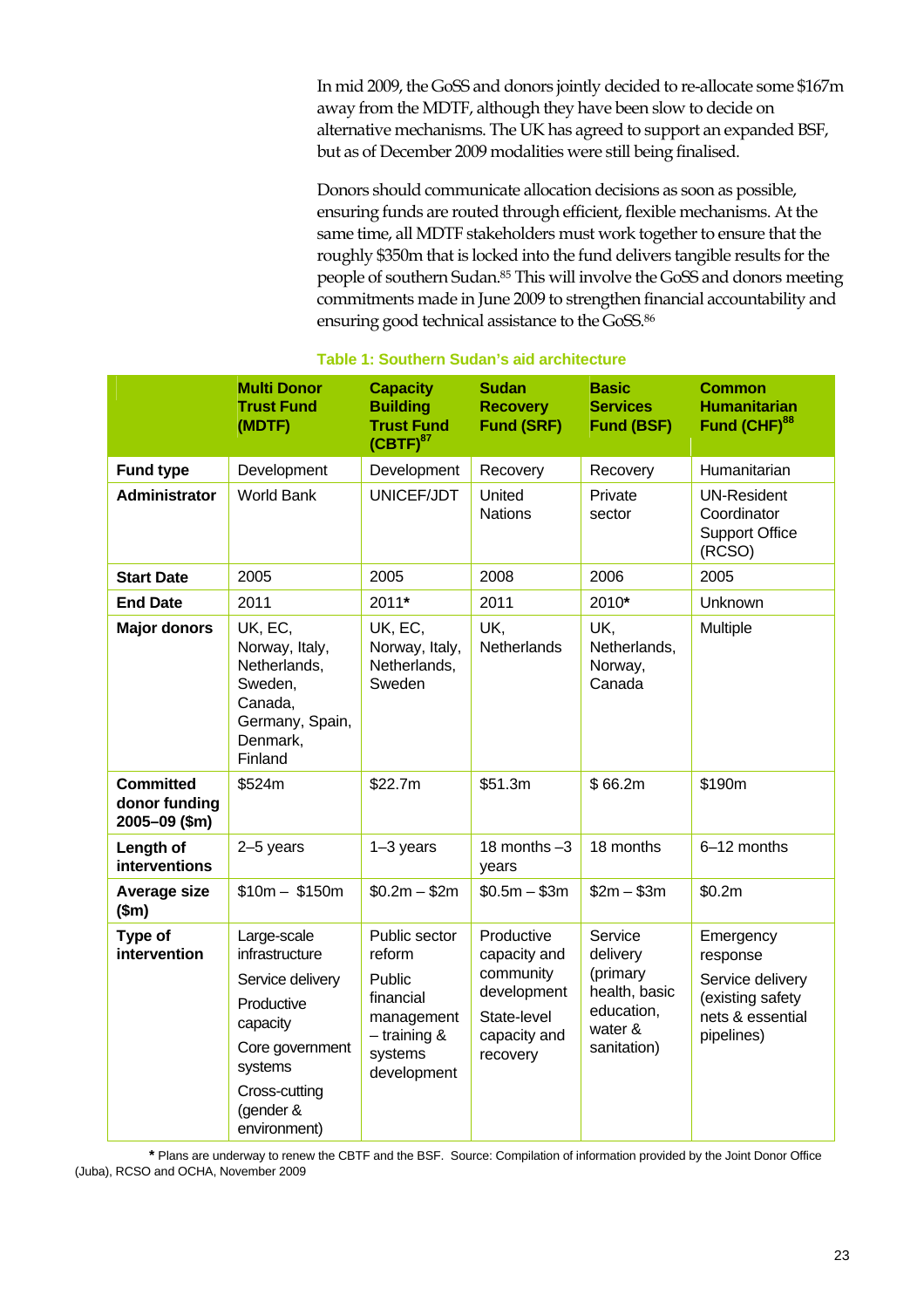#### *The negative impact of pooled funding problems*

An inordinate amount of time has been consumed in Juba on discussions around the pooled funds. The World Bank, donors, and the GoSS all bear responsibility for this, and lessons must be learned for the post-2011 period. 89 NGOs, meanwhile, have had to rely on multiple, short-term funding sources. As one NGO manager described, '...our funding is pieced together from thirty small grants. It's unmanageable.'90 This has made it difficult to sustain quality programming or effectively build the capacity of government or civilsociety counterparts.

Some NGOs have had to close down long-running programmes, even though government authorities were not yet in a position to take over. Paradoxically, then, just as southerners were expecting to see a peace dividend, some communities actually experienced a decline in service delivery.

#### Box 6: An example of bad practice? Support to the health sector

It was envisaged that the MDTF would fund delivery of health services across all ten states in southern Sudan. This model involved sub-contracting lead NGO agents in each state, who would assist the state Ministry with coordination and sub-contract further to other NGOs to support basic service delivery at county level.

As of late 2009, however, delays in contracting and NGO inability to meet World Bank procurement procedures meant that none of the basic service provision sub-contracts had been finalised. In other words, five years after the MDTF's establishment, almost no funding had reached health facilities through this mechanism.<sup>91</sup>

MDTF funds will probably reach county health clinics in four states in 2010, while other funding mechanisms, such as the BSF, will seek to plug the gap in the six remaining states, but overall support to the health sector in 2010 will likely be at a lower rate than originally expected. <sup>92</sup>

In the meantime, NGOs across southern Sudan have continued, with difficulty, to deliver up to 85 per cent of primary health-care services, piecing together funding from multiple sources.<sup>93</sup> Health data collected in August 2009 showed that only a quarter of NGO-supported clinics had confirmed funding through until the end of the year.  $94$  This is an annual pattern, presenting a serious challenge to government capacity building: instead of concentrating on a long-term strategy, NGO attention is diverted to securing funding. As a result of the unpredictable funding environment, some NGOs are forced to serve periodic notice on clinic staff and to inform government counterparts that clinics are threatened with closure.

Source: Interviews with health sector workers, October 2009

#### **The importance of predictable, multi-year funding**

The uncertainty about southern Sudan's political future is likely to contribute to a drop in predictable, long-term funding over the coming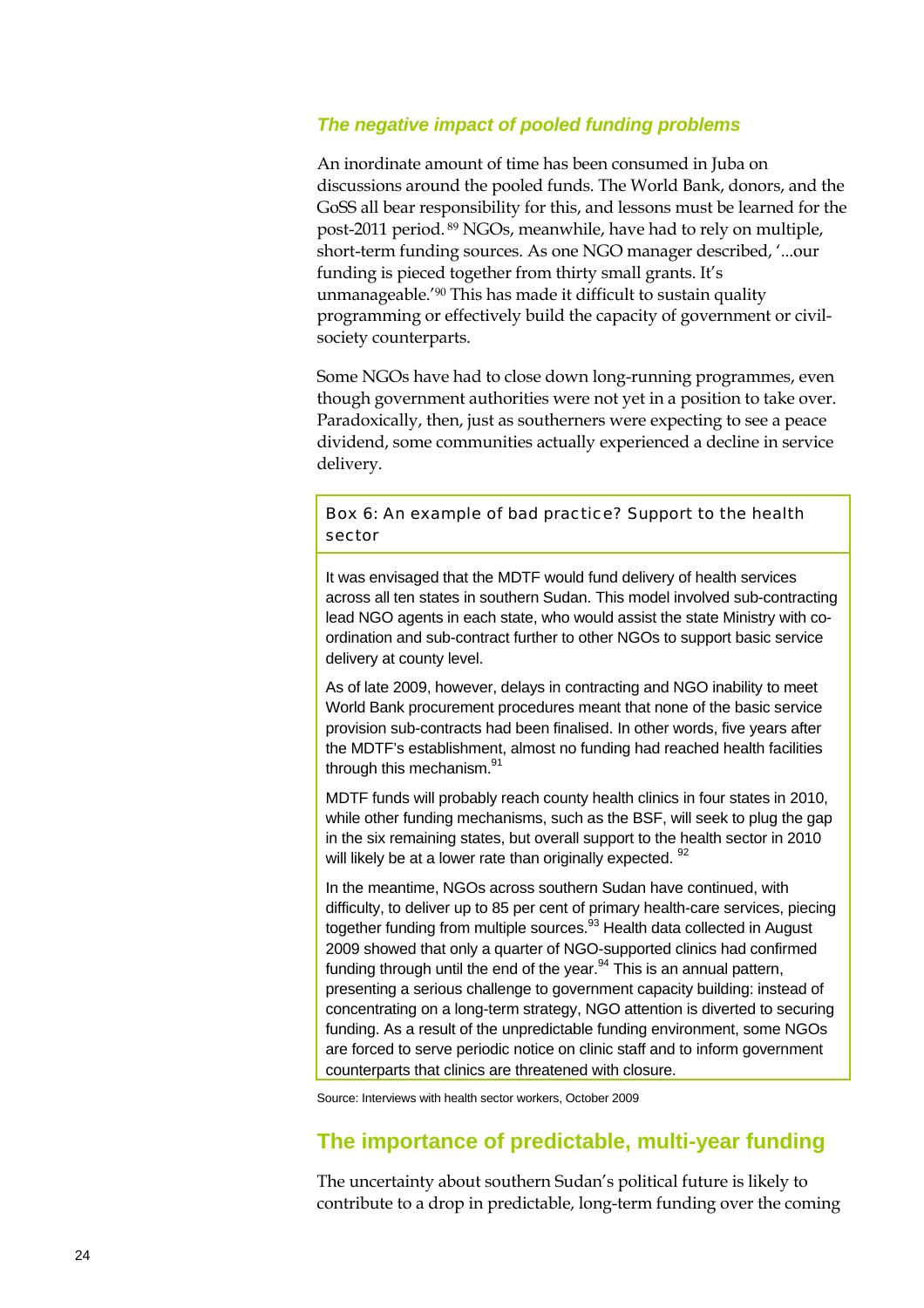years.95 This will be exacerbated by Sudan not being eligible for an estimated €300m of EU development assistance, because the government in Khartoum has not signed a new framework agreement with the EU.

This is something the people of southern Sudan can ill-afford. Donors must ensure that southern Sudan receives effective funding commensurate with its critical needs, including direct support to international and local NGOs, who will have a vital role in servicedelivery provision for the foreseeable future.

The GoSS and donors have expressed concern that NGO service delivery will undermine government authority. But it is not a straight trade-off. NGOs can, should, and often do work in close co-ordination with government at all levels, building the capacity of local government counterparts, which, in line with the GoSS's decentralisation policy, should be at the forefront of service delivery. The handover of service delivery to government counterparts, however, must happen through a phased approach based on realistic assessments of capacity.

### **Greater technical assistance to all levels of government**

Since 2005, the GoSS has benefited from significant oil revenues. It is estimated to have received approximately \$7bn to date as part of the CPA's revenue-sharing arrangement, which gives it the right to 50 per cent of all proceeds from southern-based oil fields. The GoSS, however, has been unable to manage these resources effectively to deliver services and development to citizens, particularly in areas outside of urban centres. GoSS officials have themselves acknowledged that this is in part due to corruption and bloated salary payrolls.<sup>96</sup>

From the outset, however, the GoSS – with almost no first-hand experience of governing – has had to contend with an almost unimaginable set of development and security challenges. With support from the UN, World Bank and donors,<sup>97</sup> the GoSS is developing financial systems, planning processes, and payroll systems, all virtually from scratch. But technical assistance to the GoSS has been on a far lower scale than comparable post-conflict settings: there are an estimated 150 international technical assistants working in GoSS ministries, as compared with the 3,000 such assistants seconded to postwar Mozambique in 1990.98

Moreover, support to the GoSS has been disproportionately targeted at the Juba level. While building central government structures is critical, it cannot come at the expense of support to local authorities if the connection between citizens and government is to take hold and if the burden of service delivery is to be shifted away from NGOs.

Recognising this imbalance, UNDP, with donor support, is planning to scale up its technical assistance in each of the ten states in 2010. This is a welcome first step, but much more GoSS and donor engagement will be required to build effective local government structures.

*'We are sitting on multiple challenges and don't have the ability to meet people's expectations on our own. Maybe after ten years we will be able to do it but can we wait for our people to die in the meantime? The NGOs are helping build our capacity and empowering our people after the war.'* 

County government official, Western Equatoria state, 3 October 2009.

*'I have no job description, no training, no feedback from above. I do what I can, but what gets done is up to me and I don't have any vehicle to move out from the office.'* 

Local government official, Upper Nile state, 27 September 2009.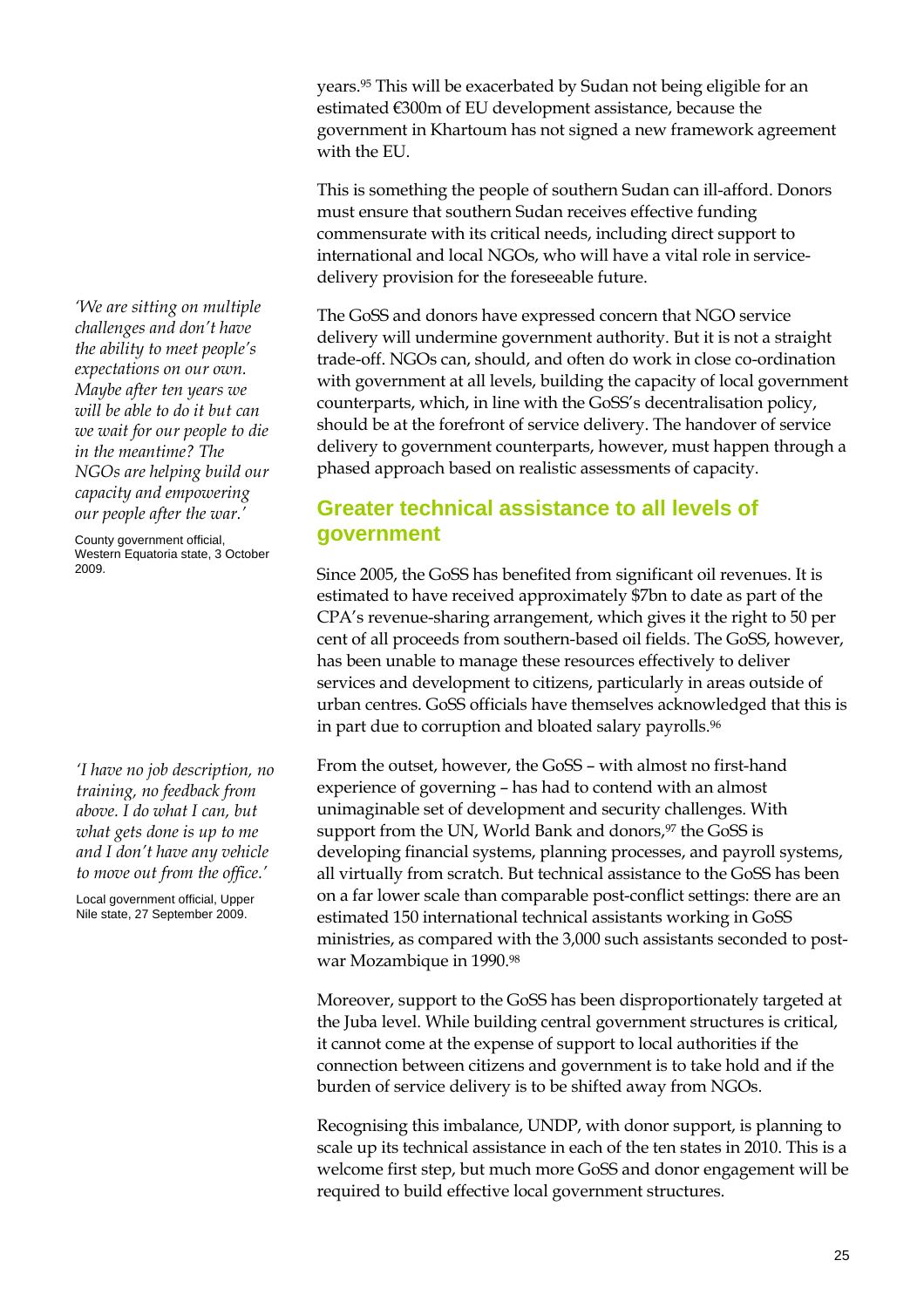### **Consistent service delivery beyond 2011**

The international community and the GoSS have not delivered significant development to southern Sudan during the critical window of the CPA's interim period. This failure has in turn made communities more vulnerable to disasters. Expanded support to basic service provision through the referendum period and beyond is essential – not only to meeting the current needs of the people of southern Sudan, but in contributing to a sustainable peace.



A tent school, Owiny Ki-Bul, Eastern Equatoria state. © Tim McKulka, 26 October 2007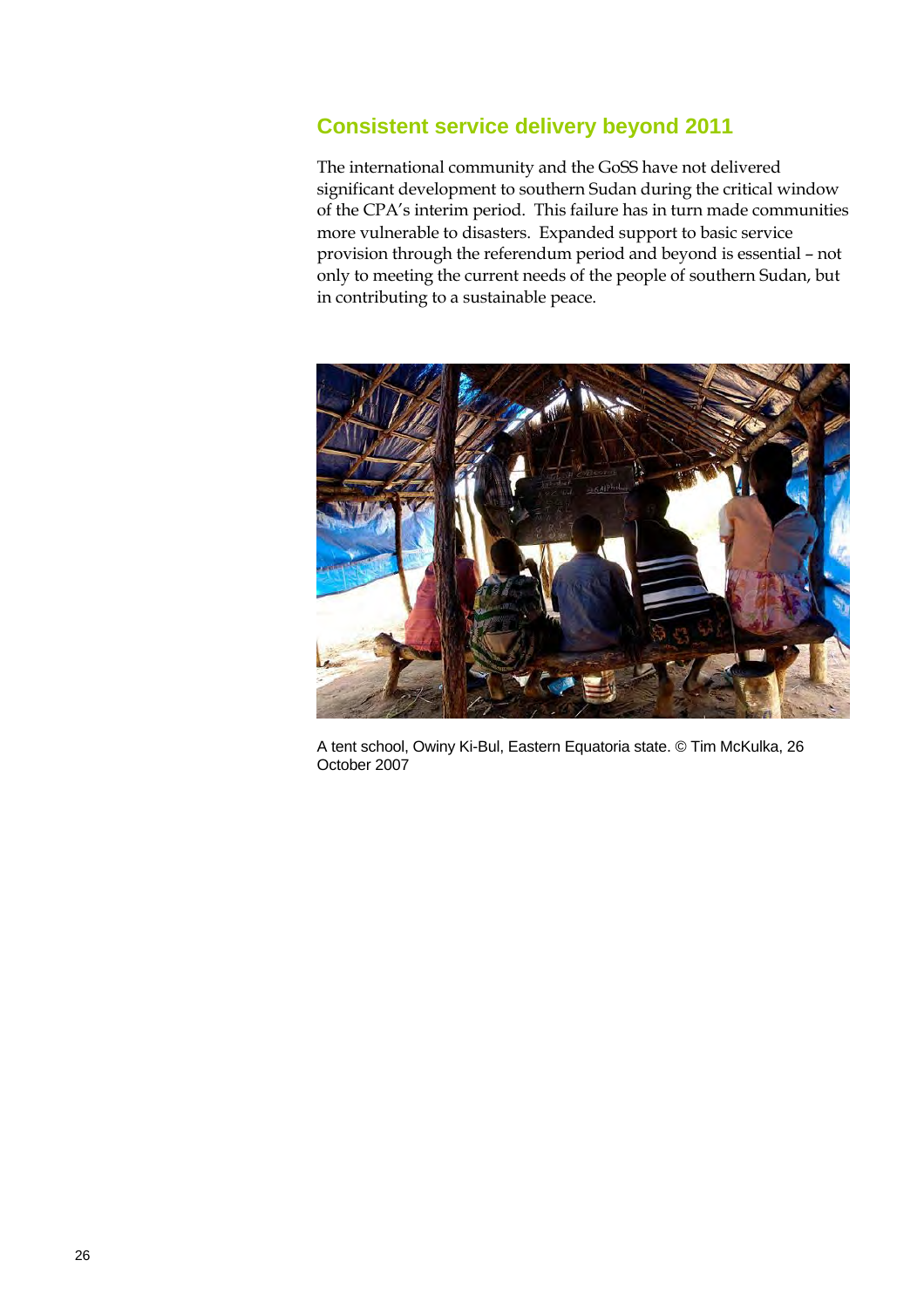# 5 Conclusions and recommendations

Southern Sudan faces many interlocking challenges, but with political will and a multi-track strategy, they are surmountable. Failing to act is not an option. With the elections and the referendum in sight, conflict prevention and enhancing civilian protection is an urgent priority. A deteriorating humanitarian situation makes strengthening emergency response critically important. At the same time, service delivery and support to the government must accelerate to help lift ordinary people out of poverty and give them hope for the future.

# Conflict mitigation and civilian protection

As the CPA enters its final year, the following steps are urgently needed to mitigate conflict and to enhance civilian protection:

- Concerted international mediation between CPA parties to resolve key issues in the lead-up to specific CPA events, above all the 2011 referendum and its aftermath. Both parties must work together, including through mechanisms such as the Joint Integrated Units, to provide security.
- The GoSS, with support from international partners, must move beyond civilian disarmament and strengthen its ability to provide internal security, to protect civilians and to address community grievances. Disarmament must be conducted professionally and evenly across identified conflict zones, without privileging one group over another. The GoSS should deploy trained SPLA or police to provide security guarantees for disarmed communities.
- The UN Security Council must prioritise protection of civilians when renewing the UNMIS mandate in April 2010, underscoring the mission's responsibility to address threats arising from communal violence and the LRA, as well as potential CPA-related clashes. It should support UNMIS to make better use of its current resources and, if necessary, provide additional resources to meet these challenges.
- UNMIS should provide clear guidelines and training for all its personnel (including the military) on its mandated protection responsibilities; improve internal communication; and strengthen engagement with local authorities and communities. This could include regular UNMIS joint civilian and military patrols in rural conflict-affected locations and the provision of basic communications equipment to police and appointed security focal points in communities.
- The UN Security Council must renew its focus on the LRA problem and push for a comprehensive regional solution.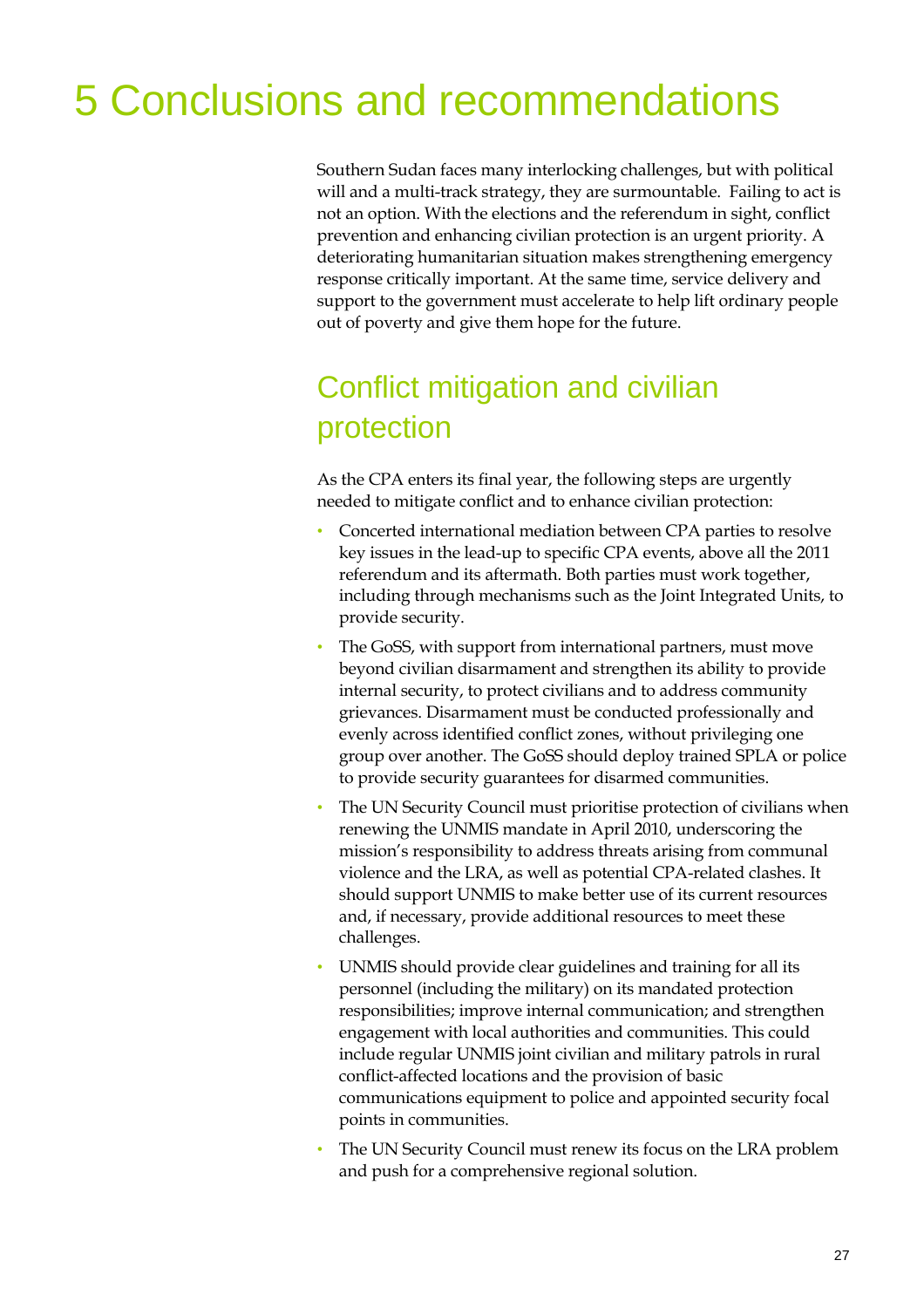# Strengthening emergency response and preparedness

The humanitarian situation in southern Sudan – already one of the worst in the world – is deteriorating. Immediate measures are needed to strengthen emergency response:

- Donors should expand emergency funding to southern Sudan and ensure it is readily available to NGOs, including through mechanisms such as OCHA's Emergency Response Fund (ERF).
- OCHA must be fully staffed in order to co-ordinate robust emergency preparedness and to map gaps, and assign dedicated focal points to each of the ten southern states. OCHA should also advocate for improved access to under-served areas, including through the rehabilitation of airstrips and roads.
- The United Nations, donors, and international NGOs must strengthen support to local NGOs and church structures – often the only entities capable of reaching southern Sudan's remote communities.
- Emergency interventions should contribute to development, where appropriate, by providing alternatives to food distributions and other responses that inhibit the growth of markets and community self-sufficiency. This should include promotion of reintegration and/or resettlement for displaced people.

## Accelerating service delivery and support to the GoSS

Strengthening emergency response must not divert resources from longer-term development activities. After decades of war, delivery of basic services and support to the GoSS must be accelerated through:

- The GoSS, with support from donors, strengthening financial accountability and improving management of its significant resources to deliver development for the people of southern Sudan.
- Donors communicating allocation decisions as quickly as possible and providing predictable, longer-term funding for service delivery, including through an expanded Basic Services Fund that runs for a minimum of two years. The long-term goal should be handover of service delivery from NGOs to government, but this must happen within a realistic timeframe and through a phased approach.
- Donors, the GoSS, and the World Bank working together to ensure the roughly \$350m remaining in the MDTF-S is spent to deliver tangible results for the people of southern Sudan.
- The EU identifying alternative channels to route development funds to southern Sudan, given that Sudan is not eligible for the 10<sup>th</sup> round of European Development Funds.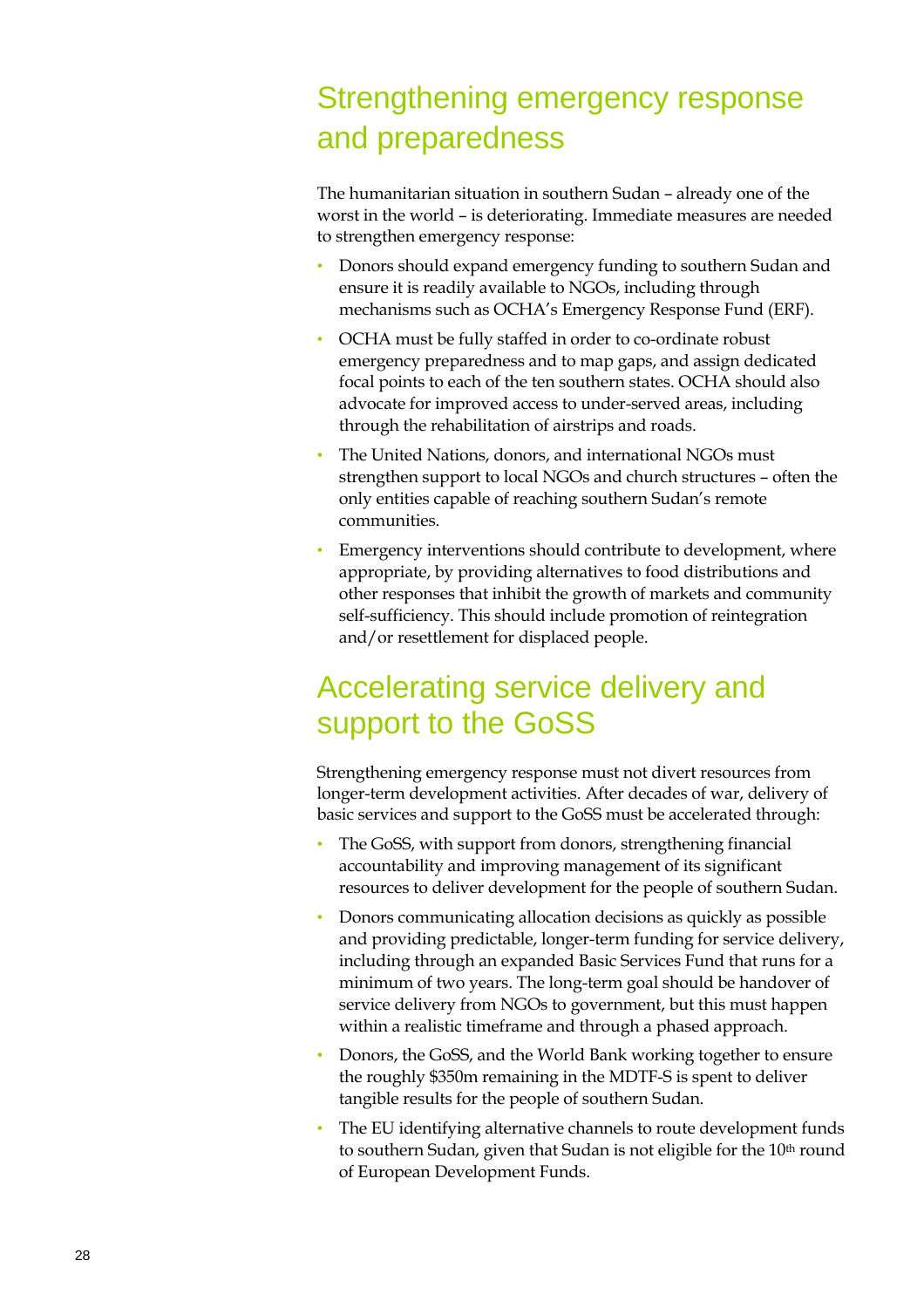• Donors strengthening technical assistance to the government, with both the GoSS and donors giving much more support to local government (state, county, and *payam*) structures.99

## The time to act is now

The people of southern Sudan have shown extraordinary resilience in the face of decades of war and neglect. In this, the final year of the CPA's interim period, the Government of Sudan and the Government of Southern Sudan must work together to fulfil their commitments and deliver on the promise of the CPA.

With concerted and immediate action, the parties to the CPA and the international community can, and must, prevent a return to a devastating conflict. Now is the time to bring desperately needed security and assistance to the people of southern Sudan, and to build the foundation for sustainable development and, ultimately, a durable peace.



School children play on an abandoned tank, Mundri, Western Equatoria. Caroline Gluck/Oxfam 15 December 2009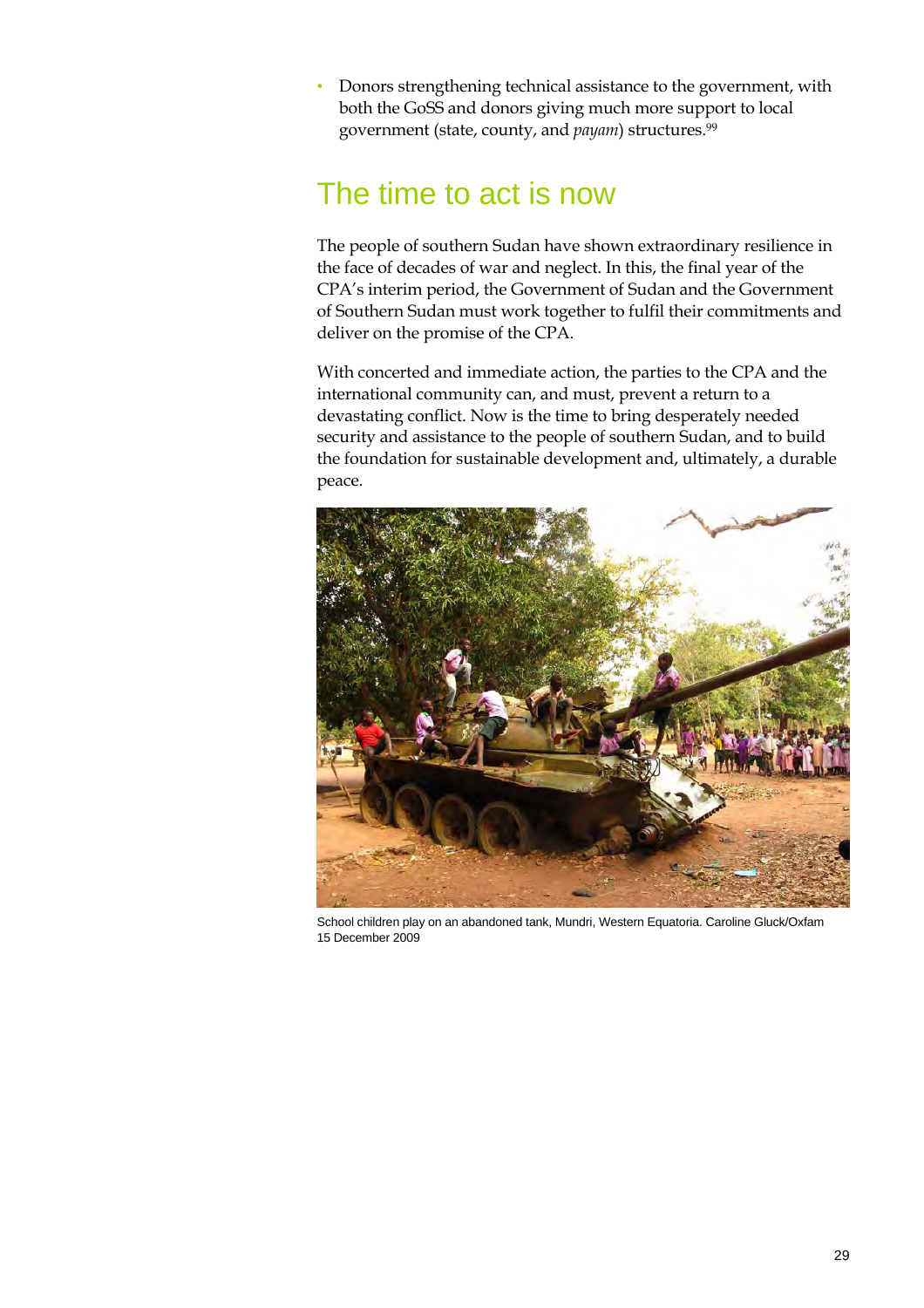# Notes

- $1$  Report of the Secretary-General on the United Nations Mission in the Sudan, 21 October 2009, p.1. (last accessed November 2009).
- $2$  This paper draws on consultations with communities and local government officials that took place throughout 2009, including in Mundri and Yambio, Western Equatoria (January, April, and September 2009); Rumbek Central, Cuibet and Wulu, Lakes (July and September); Malakal and Melut, Upper Nile (September); and Bor, Jonglei (October). More than 50 interviews also took place in Juba and the state capitals of Bor, Malakal, Rumbek, and Yambio with the GoSS, UN, donors, and NGOs between September and November 2009.
- $3$  These INGOs work both through direct operations and local partners in the fields of primary health care, food security, water and sanitation, livelihoods, education, peace-building, public health promotion, nutrition, capacity building, disaster risk reduction, emergency response and environmental conservation.
- <sup>4</sup> Consolidated Appeals Process (CAP): Work Plan 2010 for Sudan, United Nations Office for the Coordination of Humanitarian Affairs (OCHA), 11 Dec 2009, http://www.reliefweb.int/rw/rwb.nsf/db900SID/EDIS-7YMTE8?OpenDocument (last accessed December 2009).
- <sup>5</sup> Fighting within the Joint Integrated Units (JIU) erupted in Abyei in May 2008, leading to the displacement of 50,000 people, and in Malakal in November 2006 and February 2009.
- $^6$  Guarantors included Kenya, Uganda, Egypt, Italy, the Netherlands, Norway, the UK, and the USA, as well as the Intergovernmental Authority on Development, African Union, European Union, United Nations, and the League of Arab States. Violations include breaches to the permanent ceasefire, such as fighting between the SPLA and SAF JIUs (see endnote 5) and the July 2005 rejection of the supposedly 'final and binding' Abyei Boundaries Commission (ABC) report.
- $^7$  See, for example, Small Arms Survey (May 2008) 'Allies and defectors: An update on armed group integration and proxy force activity', HSBA Issue Brief No.11, Geneva: Small Arms Survey. http://www.smallarmssurvey.org/files/portal/spotlight/sudan/Sudan\_pdf/SIB%2011% 20allies%20defectors.pdf (last accessed November 2009).
- <sup>8</sup> G.Gagnon (2009) 'Letter to the Presidency of the Sudanese Government of National Unity Concerning the Situation in Malakal', Human Rights Watch, 21 May 2009. http://www.hrw.org/en/news/2009/05/21/letter-presidency-sudanese-governmentnational-unity-concerning-situation-malakal (last accessed November 2009).
- <sup>9</sup> *Ibid*.
- $10$  Each of the ten states has an average of 1,500 to 2,000 police, with the GoSS aiming for 3,000 per state. With few vehicles and vast areas to cover, the SSPS is inevitably patchily deployed.
- <sup>11</sup> Oxfam interview with donor-funded police advisor, Juba, 12 November 2009.
- $12$  Up to 90 per cent of the police force could be illiterate. A. Lokuji, A. Sewonet Abatneh, Chaplain K. Wani (June 2009) 'Police Reform in Southern Sudan', The North–South Institute: Canada and Centre for Peace and Development Studies, University of Juba: Sudan, p. 6. http://www.nsi-ins.ca/english/pdf/SSR%20Sudan.pdf (last accessed November 2009).
- <sup>13</sup> *Ibid*, p.5.
- 14 Lokuji, *op. cit*. and T.D. Cook and D. Vexler (September 2006) 'Imagining the elections: A Look at What Citizens Know and Expect of Sudan's 2010 Vote', The National Democratic Institute: Washington DC, p. 50. http://www.ndi.org/node/15797 (last accessed November 2009).
- $15$  Arming proxy militia and manipulation of ethnic tensions formed part of a calculated strategy during the long civil war. Moreover, the early CPA period (2005–06) was extremely violent and chaotic, with, for example, major clashes between the SPLA and militia groups and a bloody disarmament campaign in Jonglei. The 2009 violence is therefore, at least in part, a continuation of existing trends. Further, a lack of systematic reporting (particularly in the early years of the CPA period) makes it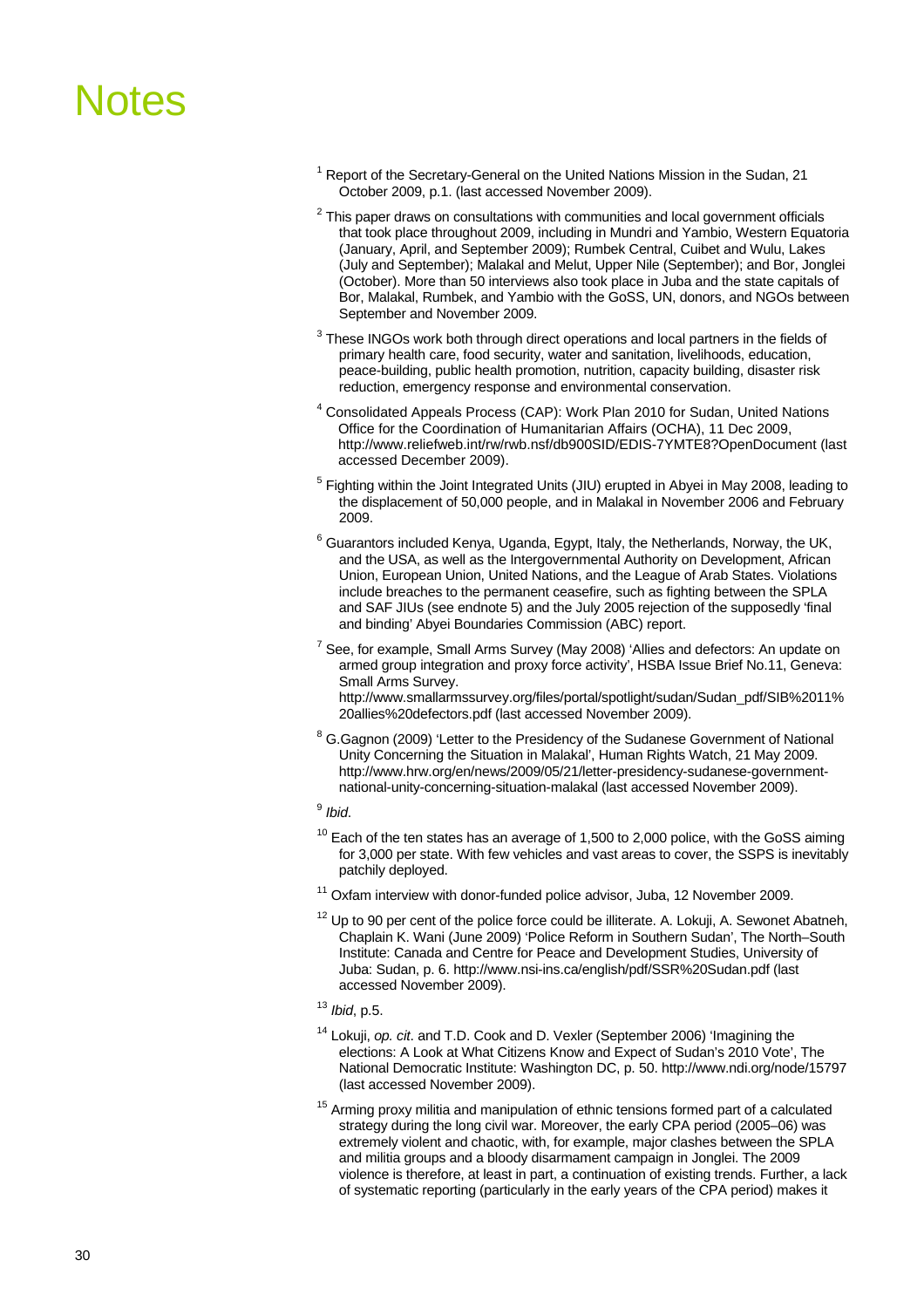likely that some attacks have gone unreported.

- $16$  Oxfam interviews, community leaders and community members, Lakes state, 22-24 September 2009. According to the Small Arms Survey, the nature of inter-tribal violence has shifted since March 2009 from attacks targeting 'armed youth typically involved in raiding, to attacks on communities, including the elderly, women, and children.' Small Arms Survey (May 2009), 'Conflicting priorities: GoSS security challenges and recent responses', HSBA Issue Brief No.14, Small Arms Survey: Geneva. http://www.smallarmssurvey.org/files/portal/spotlight/sudan/Sudan\_pdf/SIB-14-conflicting-priorities-GoSS.pdf (last accessed November 2009).
- 17 Report of the Secretary General on the UN Mission in Sudan, 21 October 2009, *op. cit.*
- $18$  Oxfam interviews, community leaders and community members, Lakes state, 22–24 September 2009.
- **<sup>19</sup>** In the early 1990s, the LRA established a number of bases in Eastern Equatoria, reportedly with funding from the Khartoum government. US Dept of State 2001, 'Patterns of Global Terrorism', http://www.state.gov/s/ct/rls/crt/2001/, Appendix C: 'Background Information on Other Terrorist Groups', May 21 2002, http://www.state.gov/s/ct/rls/crt/2001/html/10254.htm (last accessed November 2009).
- $^{20}$  Multiple attacks have taken place along the border with DR Congo, including an attack on 12 August 2009 in Ezo town in Western Equatoria, near a food distribution for people already affected by the LRA. The attack occurred despite the deployment of additional SPLA troops to the area. Oxfam interview with Ezo local government official, Yambio, 16 October 2009.
- <sup>21</sup> OCHA Gap Analysis for LRA Response, as at 21 October 2009.
- <sup>22</sup> Oxfam interviews with state government authorities, church leaders and LRA-affected communities, Yambio, Western Equatoria, 13–20 October 2009.
- $^{23}$  Both the SPLA and UNMIS peacekeepers have died at the hands of the LRA. See, for example: Skye Wheeler (September 2008) 'Uganda rebels accused of attacks in Sudan, Congo', *Reuters,* http://www.alertnet.org/thenews/newsdesk/LJ733105.htm and United Nations Sudan Bulletin 24 January 2007, http://www.reliefweb.int/rwarchive/rwb.nsf/db900sid/EKOI-6XW2DR?OpenDocument (last accessed December 2009).
- $^{24}$  There is approximately one armed soldier per 121km<sup>2</sup> in the UNMIS area of operation, or one armed soldier per 2,000 people, UN (2009) 'Report of the Secretary-General on the United Nations Mission in the Sudan', S/2009/357, 14 July 2009, p.34. http://www.securitycouncilreport.org/atf/cf/%7B65BFCF9B-6D27-4E9C-8CD3-CF6E4FF96FF9%7D/Sudan%20S%202009%20357.pdf (last accessed November 2009).
- $25$  The most extreme example is a coercive SPLA-led disarmament campaign that took place from December 2005 to May 2006, which resulted in the death of an estimated 1,600 armed pastoralists and SPLA soldiers. Small Arms Survey (Nov 2006 – February 2007) 'Anatomy of civilian disarmament in Jonglei State', HSBA Issue Brief No.3 (2nd ed.), Small Arms Survey: Geneva. http://www.smallarmssurvey.org/files/portal/spotlight/sudan/Sudan\_pdf/SIB%203%2 02nd%20ed%20Jonglei.pdf (last accessed November 2009).
- <sup>26</sup> A. O'Brien (Januarv 2009) 'Shots in the Dark: The 2008 South Sudan Civilian Disarmament Campaign', Small Arms Survey: Geneva, pp. 29–30, http://www.smallarmssurvey.org/files/portal/spotlight/sudan/Sudan\_pdf/SWP-16- South-Sudan-Civilian-Disarmament-Campaign.pdf (last accessed November 2009).
- $27$  SPLA soldiers were also deployed to the state to conduct forcible disarmament in the event that voluntary disarmament was resisted. This had reportedly resulted in some sporadic incidents of violence, such as the shooting of 8 youths. More than 80 youth were also arrested, held in army barracks and reportedly mistreated. Oxfam interview, UNMIS Human Rights official, Rumbek, Lakes state, 22 September 2009.
- $28$  Oxfam interview with group of women, Wulu county, Lakes state, 24 September 2009.
- <sup>29</sup> The government itself has identified its security forces (SPLA, police, and prison service) as a primary source of small arms acquired by civilians. See 'Lakes State Provisional Order No. 16/2008', cited in A. O'Brien, *op. cit*.
- 30 Oxfam interview, Lakes state, 23 September 2009.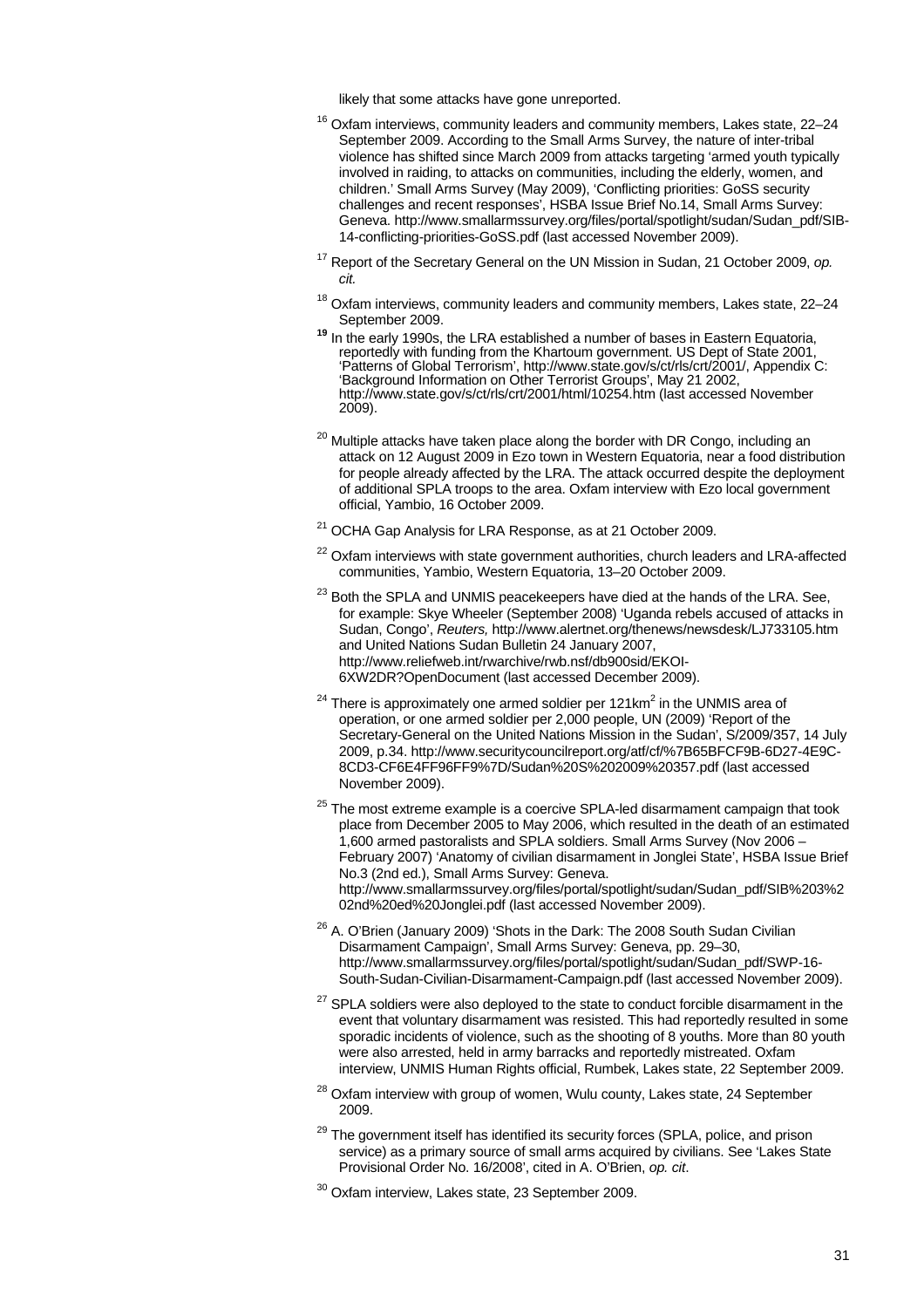- $31$  This plan is being funded by the Sudan Recovery Fund (SRF) Southern Sudan. 'Implementation Plan, Sudan Recovery Fund – Southern Sudan, Round III – Window, Integrated Stabilization and Recovery', October 2009.
- $32$  This methodology was developed by UNDP's Community Security and Arms Control Project, 2007–2011. http://www.sd.undp.org/projects/s\_cp2.htm (last accessed November 2009). The SRF Jonglei stabilisation plan involved stakeholder consultations with communities in each of the state's 11 counties. 'SRF Jonglei Implementation Plan' *op. cit*. p. 2.
- <sup>33</sup> UN Security Council Resolution: S/Res/ 1590 of 24 March 2005, OP 4 provided the primary instruction to the Mission to 'support the implementation of the Comprehensive Peace Agreement', http://www.unsudanig.org/unsudan/data/res1590.pdf (last accessed November 2009).
- <sup>34</sup> The Three Areas refers to Abyei, Southern Kordofan, and Blue Nile.
- $35$  The mission's approved budget for 2009–10 was \$958.35m, (A/C.5/63/25) see UNMIS facts and figures: http://www.un.org/en/peacekeeping/missions/unmis/facts.html accessed december 2009, The 9,275 uniformed personnel include 483 military observers, 193 staff officers, and 8,599 troops. UN (2009) 'Report of the Secretary-General on the United Nations Mission in the Sudan', S/2009/545, 21 October 2009, p.9. http://www.un.org/Docs/sc/sgrep09.htm (last accessed November 2009).
- <sup>36</sup> This includes 797 international and 2,395 local civilian personnel: UNMIS facts and figures, http://www.un.org/en/peacekeeping/missions/unmis/facts.html(last accessed December 2009).
- 37 UN Security Council Resolution: S/Res/ 1590 of 24 March 2005, OP 4. *op.cit*.
- <sup>38</sup> Under Article 42 of the UN Charter, the UN Security Council is empowered to take action 'necessary to maintain or restore international peace and security', http://www.un.org/en/documents/charter/index.shtml
- 39 UN Security Council Resolution: S/Res/ 1870 of 30 April 2009, paragraph 14: '*Requests* UNMIS to make full use of its current mandate and capabilities to provide security to the civilian population… and emphasizes in particular the need for UNMIS to make full use of its current mandate and capabilities with regard to the activities of militias and armed groups such as the Lord's Resistance Army in Sudan, as stated in resolution S/Res/1663 of 24 March 2006'.
- $40$  Thematic UNSC resolutions have made clear that protection of civilians 'must be given priority in decisions about the use of available capacity and resources'. UN Security Council Resolution: S/Res/ 1894 of 11 October 2009, OP 19. http://www.securitycouncilreport.org/atf/cf/%7B65BFCF9B-6D27-4E9C-8CD3- CF6E4FF96FF9%7D/POC%20SRES1894.pdf. See similar language in UN Security Council Resolutions: S/RES/1265 of 17 September 1999 and S/RES/1296 of 19 April 2000.
- <sup>41</sup> Oxfam interviews with UNMIS military and civilian personnel, Rumbek, Lakes state and Yambio, Western Equatoria, September 2009.
- <sup>42</sup> While UNMIS had previously established TOBs in Jonglei (in Motot in 2006 and Akobo in 2007). the 2009 TOBs included authorization to undertake patrols outside of the base. Oxfam interview with UNDP official, Juba, October 2009.
- <sup>43</sup> The inability of UNMIS to protect civilians during the May 2008 clashes in Abyei prompted an internal review of the mission's approach to civilian protection. This review has not been shared with external stakeholders.
- 44 Oxfam interview, Akobo local government official, Juba, 1 October 2009. Confirmed in interviews with UNMIS and UNDP officials, Juba, October 2009.
- <sup>45</sup> A local government official from Akobo and UNMIS officials told Oxfam that through 'sheer presence' UNMIS had helped make communities living in the vicinity of the TOBs feel safer. Interviews with UNMIS and Akobo County Commissioner, Juba, October 2009.
- <sup>46</sup> The UN Mission in neighboring DR Congo (MONUC) has, in limited circumstances, for example, provided phone credit to community leaders in order to facilitate reporting of incidents or concerns.
- 47 Oxfam interview, senior UNMIS official, September 2009.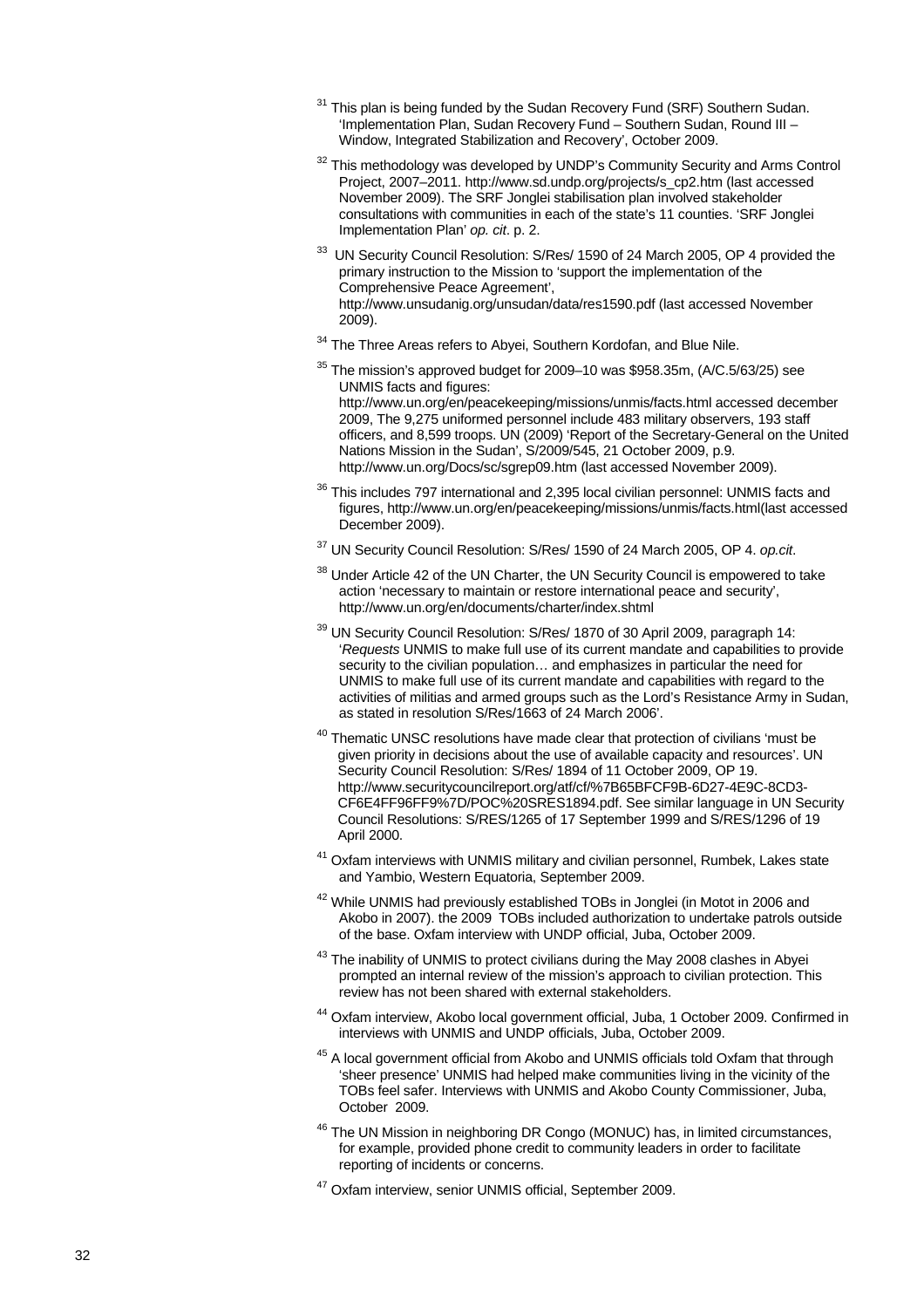- <sup>48</sup> UNMIS (2009) Press Conference by Lise Grande, UN Deputy Resident and Humanitarian Coordinator for Southern Sudan, 'Humanitarian challenges in Southern Sudan', 12 August 2009 at http://www.reliefweb.int/rw/rwb.nsf/db900sid/EGUA-7UUSVM?OpenDocument#. (last accessed November 2009).
- <sup>49</sup> See Consolidated Appeals Process (CAP): Work Plan 2010 for Sudan, United Nations Office for the Coordination of Humanitarian Affairs (OCHA), 11 Dec 2009, op cit, p16
- <sup>50</sup> Namely Jonglei, Upper Nile and Warrap States. For details see Humanitarian Action in Southern Sudan Report, OCHA, Issue no. 37, 5 November 2009 at http://www.reliefweb.int/rw/rwb.nsf/db900sid/EDIS-7XML4T?OpenDocument (last accessed November 2009).
- 51 Oxfam interview, Ministry of Agriculture official, Lakes state, 22 September 2009. Also see Humanitarian Action in Southern Sudan Report, Issue no. 38, 20 November 2009 at http://www.reliefweb.int/rw/RWB.NSF/db900SID/MYAI-7Y72P2?OpenDocument (last accessed December 2009).
- <sup>52</sup> The Common Humanitarian Fund for example has declined from a peak of \$57,155,000 in 2007 to just \$35,219,061 in 2009, see the 2007 Common Humanitarian Fund for Sudan, Details by region,

http://www.unsudanig.org/workplan/chf/2007/docs/misc/CHF2007\_All\_Allocation\_De tails\_by\_Region.pdf, p95 and 2009 Common Humanitarian Fund for Sudan, Details by region.

http://workplan.unsudanig.org/chf/2009/docs/overall/CHF%20Allocation%20Details %20by%20Work%20Plan%20Region.pdf, p105. It is important to note that the definition of what constitutes humanitarian funding is self-ascribed by donors reporting into this database; this is likely to mask the extent to which humanitarian projects were in competition with recovery and development projects for

- humanitarian funds.<br><sup>53</sup> According to WFP, Juba has approximately 15km and Malakal has less than 10 km of tarmac road, Oxfam interview with WFP Logistical Officer, 13 December 2009. But with recent road construction, particularly in Juba, the figure has likely increased.
- $54$  Of 78 airstrips assessed by the UN Humanitarian Air Service (UNHAS), 75 were classified as 'no go' and 3 as 'go with some restrictions'. UNHAS Assessment Reported conditions of various airstrips in Sudan at http://www.logcluster.org/ops/sudan/air-transport/generalinfo/NoGo\_Airstrips/view (last accessed November 2009).
- 55 Information compiled and provided by the Southern Sudan NGO Security Focal Point, October 2009.
- <sup>56</sup> Oxfam interviews with government officials responsible for humanitarian coordination in Lakes, Yambio, Bor and Malakal, September-October 2009. Also Lise Grande, 'Humanitarian Challenges in Southern Sudan', *op. cit*.
- $57$  Oxfam interviews with government officials responsible for humanitarian coordination, *op. cit.*
- 58 Oxfam interview, UN agency head, Juba, 30 October 2009.
- $59$  At the state level, OCHA handed over all functions to the RCSO in a protracted, difficult process in 2007. As of October 2009, the RSCO's office was in the process of merging with the section of UNMIS that deals with Return, Recovery and Reintegration (RRR).
- <sup>60</sup> Oxfam interview, RSCO officer, conflict-prone state, 24 September 2009.
- <sup>61</sup> OCHA Gap Analysis for LRA Response, as at 21 October 2009.
- Oxfam interviews with UN officials, local government authorities, church leaders and LRA-affected communities, Yambio, Western Equatoria, 13–20 October 2009.
- 63 Lise Grande, 'Humanitarian challenges in Southern Sudan', *op. cit*.
- $64$  This includes the UN 's Central Emergency Response Fund (CERF), which was the major injection of emergency funds in 2009 (\$5m of CERF funding was allocated for LRA-affected areas and \$ 8.1m for food crisis response).
- $65$  The value of the ERF in 2009 was \$1.5m. Oxfam communication with OCHA staff member, December 2009. This should at a minimum be maintained.
- <sup>66</sup> WFP provides humanitarian flights but does not have responsibility or a budget for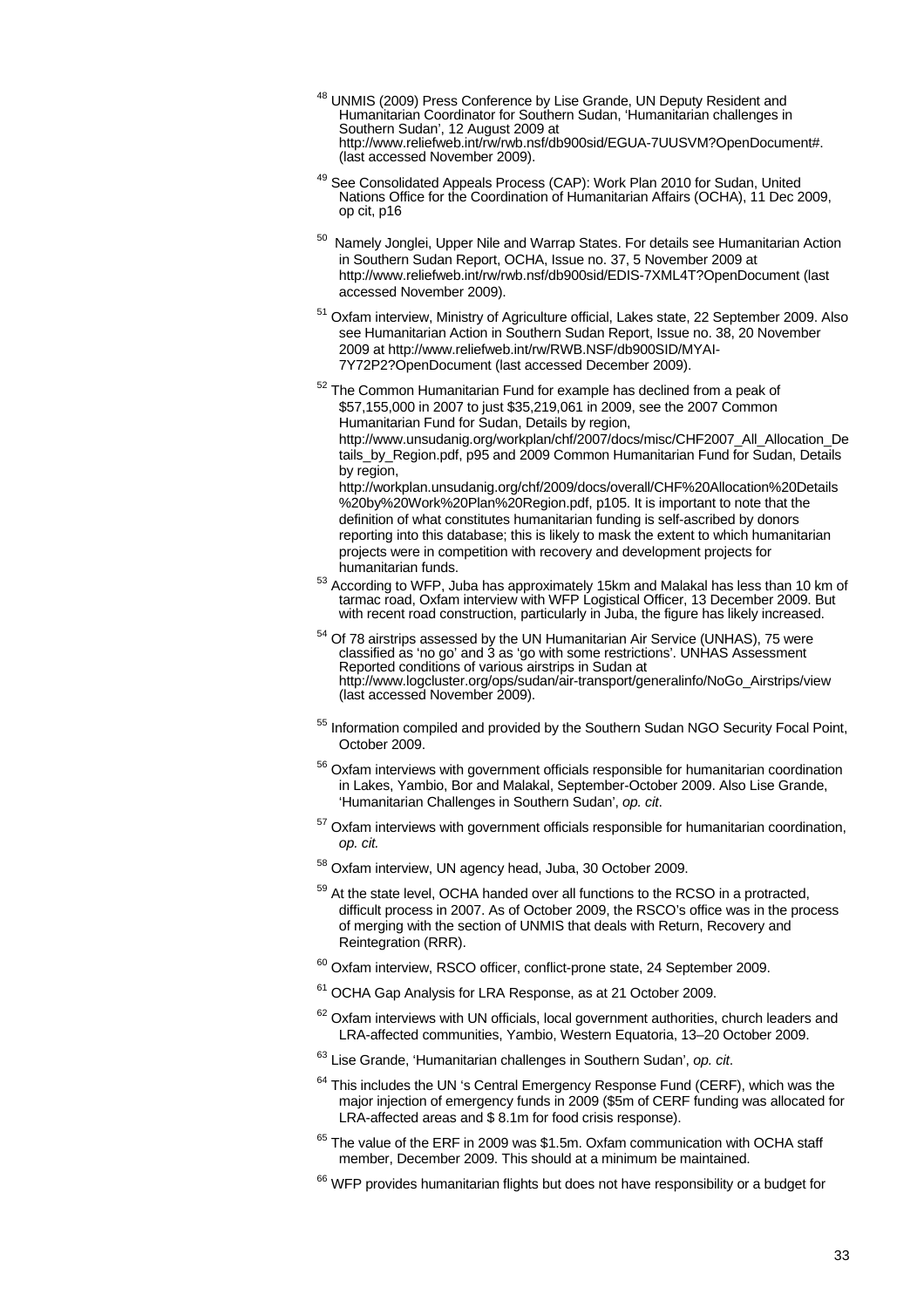maintaining airstrips; instead it falls to individual users who wish to access a particular area. See WFP UNHAS-Sudan, Frequently Asked Questions (no 18) http://www.logcluster.org/search?path=%2Funjlc%2Fops%2Fsudan&SearchableTex t=frequently+asked+questions, accessed December 2009. Also confirmed by Oxfam email correspondence with WFP, 23 November 2009.

- <sup>67</sup> Consolidated Appeals Process (CAP): Work Plan 2010 for Sudan, United Nations Office for the Coordination of Humanitarian Affairs (OCHA), 11 Dec 2009, http://www.reliefweb.int/rw/rwb.nsf/db900SID/EDIS-7YMTE8?OpenDocument, accessed December 2009, p22
- <sup>68</sup> In Western Equatoria, for example, local church networks together with local government authorities have played a key role in providing assistance to LRAaffected areas that have been off-limits to international actors because of security and capacity. Oxfam interviews, Yambio, Western Equatoria, *op. cit.*
- **<sup>69</sup>** The Government of Sudan / The Sudan People's Liberation Movement/Army (Abyei Arbitration), Permanent Court of Arbitration, the Hague, July 22, 2009, http://www.pca-cpa.org/showpage.asp?pag\_id=1306
- $70$  OCHA's 2009 Abyei contingency plan is not a public document, but Oxfam has seen a copy.
- $71$  According to an internal 2007 Tearfund report the counties of Aweil east, north and south in Northern Bahr el Ghazal have a global acute malnutrition (GAM) rate averaging 21 per cent or above.
- $72$  An NGO cash transfer project carried out in 2009 in Northern Bahr el Ghazal offers some lessons. Community members identified vulnerable individuals to take part in 'cash for work' projects. The less vulnerable beneficiaries laboured on these projects, while the most vulnerable received unconditional cash transfers. The project is in progress so evaluation is premature, but feedback from beneficiaries has been positive. Providing beneficiaries with cash allows them to exercise choice in prioritisation of household needs and supports local markets.
- $73$  While not all of the indicators which are needed to make up the human development index (HDI) are available, those statistics that are available for southern Sudan are nearly all lower than for the lowest country listed on the index. See Indicators from the *Human Development Report 2009*, http://hdrstats.undp.org/en/indicators/
- <sup>74</sup> United Nations Population Fund (2008) 'Final County Programme Document for Sudan', 30 July 2008.
- 75 See: UNFPA website, UNFPA Country Office, South Sudan http://sudan.unfpa.org/souther\_Sudan/index.htm, last accessed December 2009
- <sup>76</sup> OCHA (October 2009) 'High Level Scary Statistics Southern Sudan', OCHA: Juba http://rco.unsudanig.org/southern/index.php; Consolidated Appeals Process (CAP): Work Plan 2010 for Sudan, United Nations Office for the Coordination of Humanitarian Affairs (OCHA), 11 Dec 2009, *op. cit.*, p33
- $77$  Though primary school attendance has significantly increased since the end of the CPA, some 2.4 million children do not attend school. Consolidated Appeals Process (CAP): Work Plan 2010 for Sudan, United Nations Office for the Coordination of Humanitarian Affairs (OCHA), 11 Dec 2009, *op. cit*., p58. There are, for example, only 22 health care centres in Jonglei state – that is, one for 90,000 potential patients. Newsletter of the Sudan Recovery Fund — Southern Sudan (SRF-SS) Technical Secretariat, UN OCHA Compound, Juba, Volume I, Issue 3, November 2009.
- 78 Oxfam interview, Lakes, Cuibet county, 1 July 2009.
- <sup>79</sup> Oxfam interviews with communities in Jonglei, Lakes, Upper Nile and Western Equatoria states, September–November 2009.
- <sup>80</sup> For example, according to OCHA 'the GoSS has been unable to take over the delivery of health and other services currently provided by NGOs and UN agencies due to budget cuts stemming from projected drops in oil revenue. This leaves humanitarian organisations to provide over 85% of health services and virtually all other key elements of the safety net', OCHA, 'Work plan for Sudan: United Nations and Partners', 11 Dec 2010, *op. cit*.
- 81 IRC Returnee / Protection Monitoring Reports, 2006–2009
- **<sup>82</sup>** IOM Tracking of Spontaneous Returns Project, 'Total Returns to South Sudan Post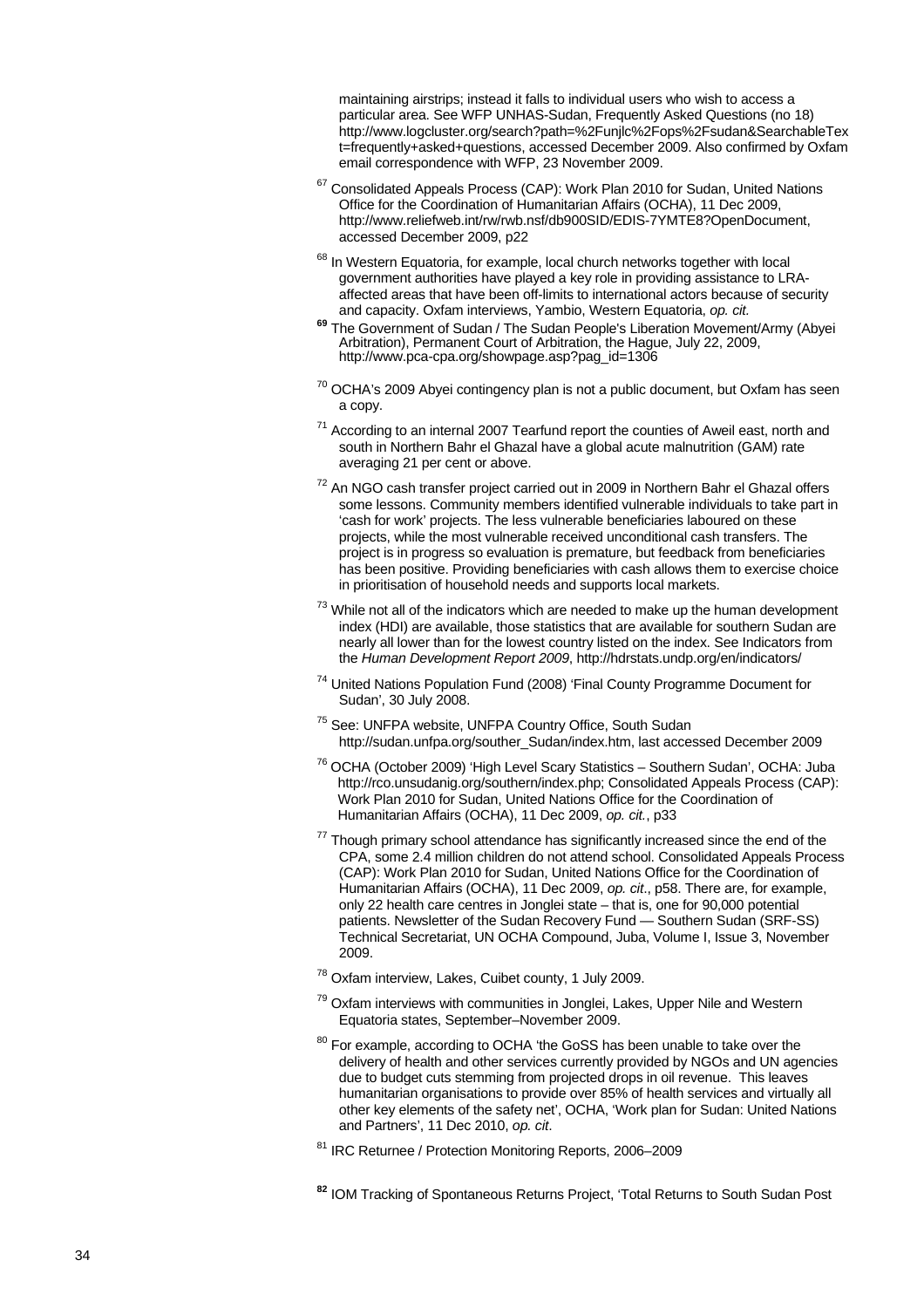CPA to June 2009', August 2009.

- 83 Figures supplied by southern Sudan's Joint Donor Office, email correspondence with Oxfam, November 2009. There are two MDTFs in Sudan: the MDTF-National focusing on war-affected areas in northern Sudan and the MDTF-Southern. This paper looks only at the latter.
- $84$  Save the Children, for example, submitted an expression of interest for an MDTF teacher-training project in September 2006; received an invitation to submit a full proposal almost a year later; and then spent a further year in negotiations over technical requirements before finally being offered the contract in August 2008. The offer was then withdrawn four months later for unspecified reasons.
- 85 An estimated \$387m remains in the MDTF (Oxfam email correspondence with southern Sudan's Joint Donor Office, 23 November 2009). As this paper was being finalised, the figure had reportedly decreased to roughly \$350 million. Even with this decrease, roughly two thirds of MDTF funds remain to be spent in the last 2 years of its 6-year lifespan (2005-2011).
- <sup>86</sup> On 30 June 2009, the GoSS and donor partners endorsed a compact in which they agreed, among other steps, to enhance fiscal responsibility; strengthen public finance management systems; and accelerate inclusive economic growth and poverty reduction by end 2011.
- $87$  It is beyond the scope of the paper to assess the CBTF but this fund, which, like the BSF has been managed by a private management agent, is considered to be efficient.
- 88 Note that the Emergency Response Fund (ERF) is accessed via the CHF, hence not meriting its own column in the table.
- <sup>89</sup> Indeed, the relative success of funds managed by private agents (e.g. BSF and CBTF) versus the difficulties experienced in the other funds (MDTF and SRF) may be a lesson to be learned for the future.
- 90 Oxfam interview with healthcare worker, Juba, 12 October 2009
- <sup>91</sup> *Ibid.*
- <sup>92</sup> Ibid. Southern Sudan's NGO Steering Committee estimates that in the health sector, the proposed new BSF allocation plus planned MDTF phase II funds for 2010 together represent a 15% contraction on available funding in 2009 (through the MDTF and the BSF), Letter from the NGO Steering Committee to DFID Sudan, 8 December 2008.
- 93 Figure cited in OCHA, Work plan for Sudan: United Nations and Partners, 11 Dec 2010, *op. cit*. and is widely confirmed by NGOs working in the health sector.
- 94 Data Gathering and Payroll for the GoSS Ministry of Health, weekly progress report, 6 September 2009.
- $95$  The GoSS Ministry of Finance has calculated that predictable development partner funding could decline by 87 per cent up to 2012, Presentation by the GoSS Ministry of Finance at the GoSS-donor forum, October 2009 (PowerPoint presentation shared with Oxfam by email in October 2009). The difficulty in predicting donor funding flows makes long-term planning for the GoSS and NGOs extremely challenging.
- 96 J.G. Dak (2009) 'Kiir reiterates to scale down corruption and insecurity', *Sudan Tribune*, 11 August 2009. http://www.sudantribune.com/spip.php?article32089 (last accessed November 2009).
- 97 Among them: UNDP, USAID and the Capacity Building Trust Fund.
- 98 'GoSS Functional Prioritisation Study', presentation by USAID-funded MSI consultants to donors in Juba, 11 September 2009 (PowerPoint presentation shared with Oxfam by email on 9 October 2009).
- 99 Counties in southern Sudan are divided into districts known as *payams*, each consisting of a number of villages known as *bomas*.